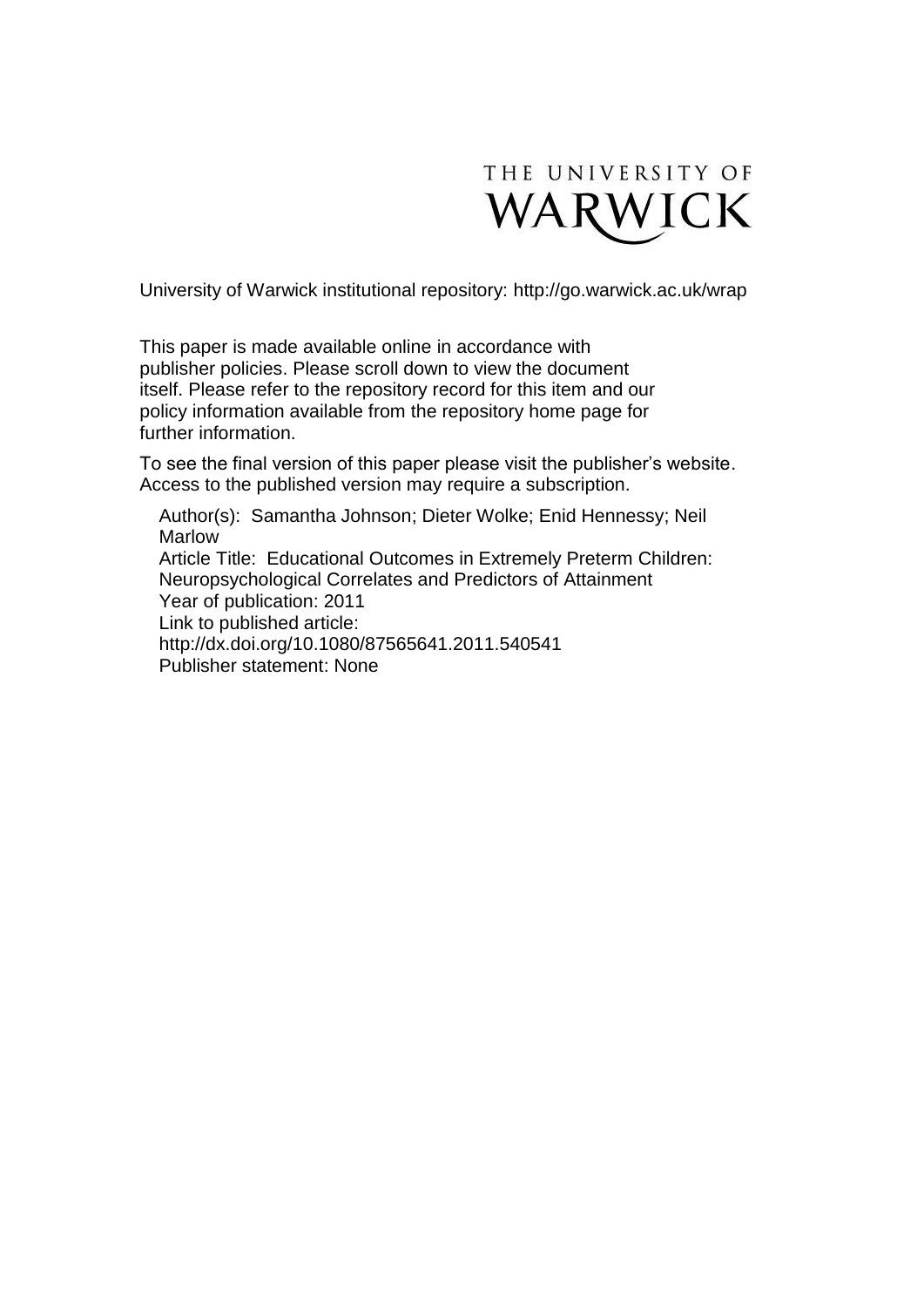This article was downloaded by: [University of Warwick] On: 25 January 2011 Access details: Access Details: [subscription number 773572776] Publisher Psychology Press Informa Ltd Registered in England and Wales Registered Number: 1072954 Registered office: Mortimer House, 37- 41 Mortimer Street, London W1T 3JH, UK



# Developmental Neuropsychology

Publication details, including instructions for authors and subscription information: <http://www.informaworld.com/smpp/title~content=t775653638>

# Educational Outcomes in Extremely Preterm Children: Neuropsychological Correlates and Predictors of Attainment

Samantha Johnsonª; Dieter Wolke<sup>ь</sup>; Enid Hennessy<sup>c</sup>; Neil Marlow<sup>d</sup>

<sup>a</sup> Department of Health Sciences, University of Leicester, Leicester, UK <sup>b</sup> Department of Psychology and Health Sciences Research Institute, University of Warwick, Warwick, UK  $\rm ^c$  Barts and The London School of Medicine and Dentistry, Queen Mary University of London, London, UK<sup>d</sup> Academic Neonatology, Institute for Women's Health, University College London, London, UK

Online publication date: 19 January 2011

To cite this Article Johnson, Samantha , Wolke, Dieter , Hennessy, Enid and Marlow, Neil(2011) 'Educational Outcomes in Extremely Preterm Children: Neuropsychological Correlates and Predictors of Attainment', Developmental Neuropsychology, 36: 1, 74 — 95

To link to this Article: DOI: 10.1080/87565641.2011.540541 URL: <http://dx.doi.org/10.1080/87565641.2011.540541>

# PLEASE SCROLL DOWN FOR ARTICLE

Full terms and conditions of use:<http://www.informaworld.com/terms-and-conditions-of-access.pdf>

This article may be used for research, teaching and private study purposes. Any substantial or systematic reproduction, re-distribution, re-selling, loan or sub-licensing, systematic supply or distribution in any form to anyone is expressly forbidden.

The publisher does not give any warranty express or implied or make any representation that the contents will be complete or accurate or up to date. The accuracy of any instructions, formulae and drug doses should be independently verified with primary sources. The publisher shall not be liable for any loss, actions, claims, proceedings, demand or costs or damages whatsoever or howsoever caused arising directly or indirectly in connection with or arising out of the use of this material.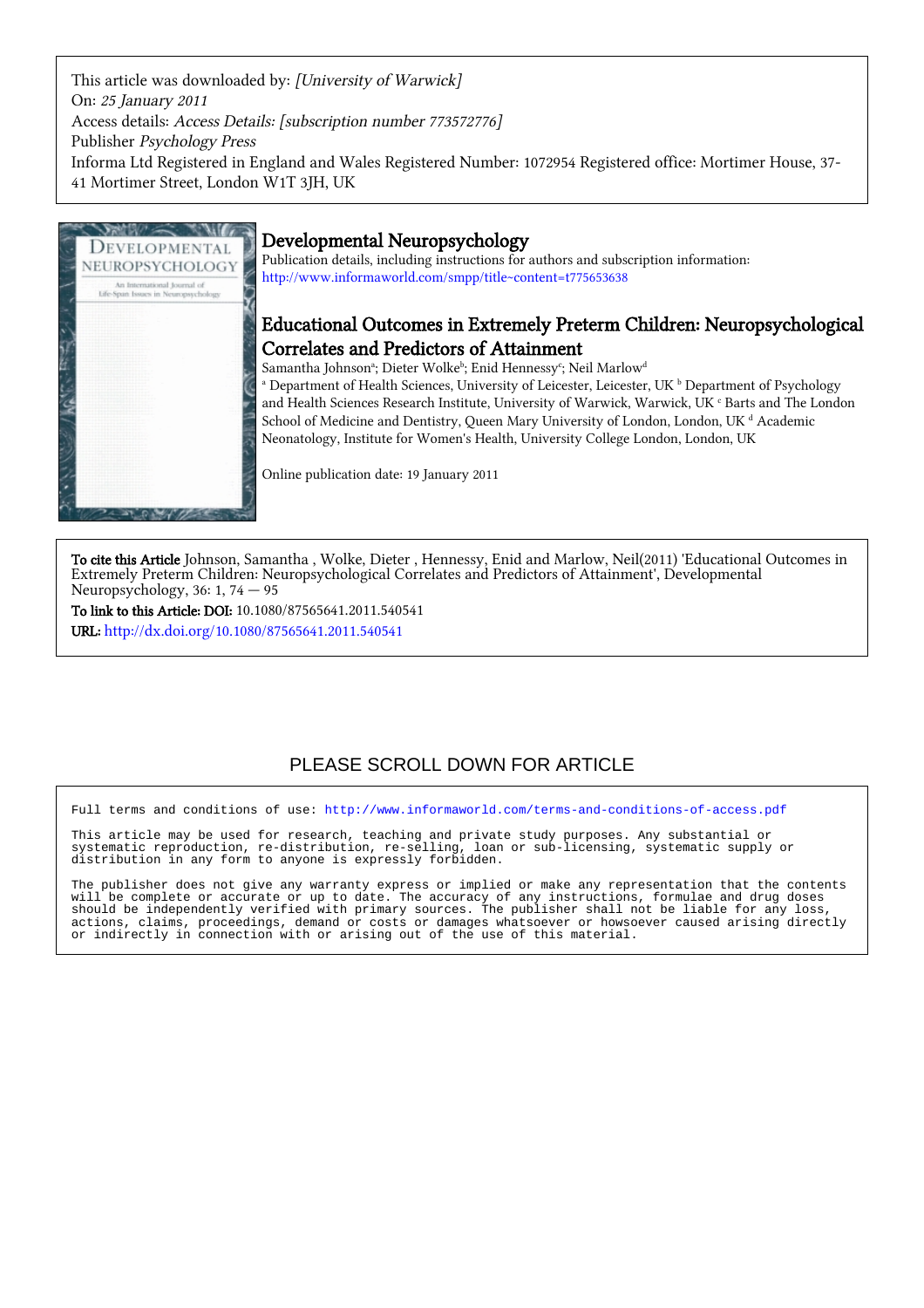# Educational Outcomes in Extremely Preterm Children: Neuropsychological Correlates and Predictors of Attainment

Samantha Johnson

*Department of Health Sciences, University of Leicester, Leicester, UK*

Dieter Wolke

*Department of Psychology and Health Sciences Research Institute, University of Warwick, Warwick, UK*

Enid Hennessy

*Barts and The London School of Medicine and Dentistry, Queen Mary University of London, London, UK*

Neil Marlow

*Academic Neonatology, Institute for Women's Health, University College London, London, UK*

This study assessed the impact of extremely preterm birth on academic attainment at 11 years of age, investigated neuropsychological antecedents of attainment in reading and mathematics, and examined early predictors of educational outcomes. Children born extremely preterm had significantly poorer academic attainment and a higher prevalence of learning difficulties than their term peers. General cognitive ability and specific deficits in visuospatial skills or phoneme deletion at 6 years were predictive of mathematics and reading attainment at 11 years in both extremely preterm and term children. Phonological processing, attention, and executive functions at 6 years were also associated with academic attainment in children born extremely preterm. Furthermore, social factors, neonatal factors (necrotizing enterocolitis, breech delivery, abnormal cerebral ultrasound, early breast milk provision), and developmental factors at 30 months (head circumference, cognitive development), were independent predictors of educational outcomes at 11 years. Neonatal complications combined with assessments of early cognitive function provide moderate prediction for educational outcomes in children born extremely preterm.

Correspondence should be addressed to Dr. Samantha Johnson, Research Fellow, Department of Health Sciences, University of Leicester, 22–28 Princess Road West, Leicester, LE1 6TP, UK. E-mail: sjj19@le.ac.uk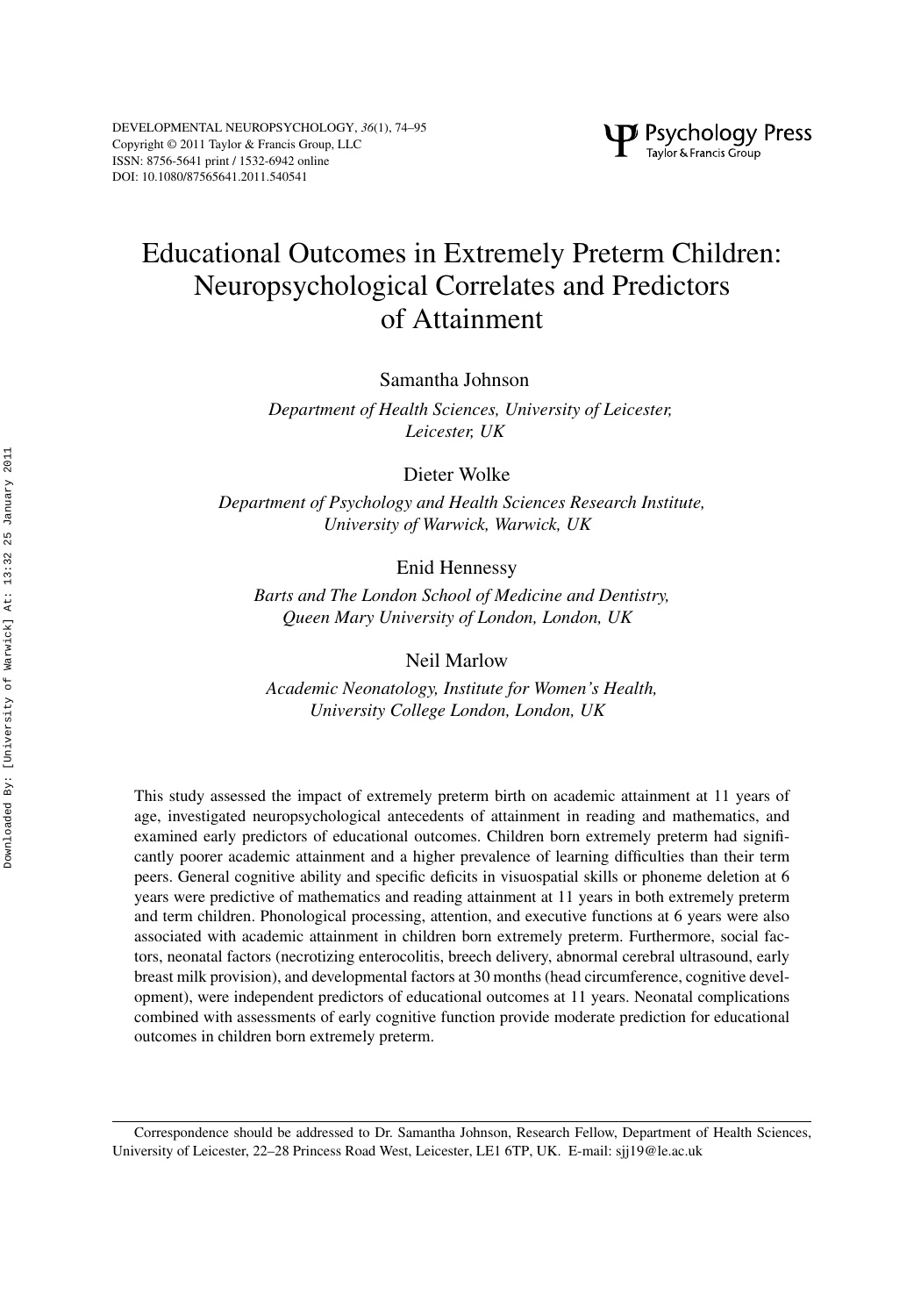The increase in survival rates for infants born extremely preterm (EP; *<*26 weeks gestational age) is associated with a burgeoning interest in long term outcomes for these survivors. The most recent population based studies of children born EP or with extremely low birthweight (ELBW) have reported up to 50% prevalence of neurodevelopmental disability throughout childhood (Farooqi, Hagglof, Sedin, Gothefors, & Serenius, 2006; Hack et al., 2005; Johnson, Fawke, et al., 2009; Marlow, Wolke, Bracewell, & Samara, 2005; Mikkola et al., 2005). While cerebral palsy and sensory impairments such as blindness and deafness continue to pose a threat, their prevalence is far exceeded by the high risk of cognitive sequelae in this population. Studies consistently report marked differences in IQ between children born EP*/*ELBW and their term peers (Anderson & Doyle, 2003; Hack et al., 2005; Marlow et al., 2005; Saigal et al., 2003) and up to 40% of survivors have cognitive impairment at school age (Anderson & Doyle, 2003; Farooqi et al., 2006; Marlow et al., 2005; Taylor, Klein, Minich, & Hack, 2000). The gestational age (GA) related gradient in outcome is very evident in the cognitive domain (Bhutta, Cleves, Casey, Cradock, & Anand, 2002; Johnson, 2007) with studies showing an average decline of 2.5 IQ points for each weekly decrease in GA *<* 33 weeks (Marlow, 2005; Wolke, Schulz, & Meyer, 2001).

In addition to global cognitive deficits, children born EP are at increased risk for a range of more specific neurobehavioral sequelae (Aylward, 2002, 2005). Studies of school-age survivors have highlighted a significant excess of mild neuromotor dysfunction (Davis, Ford, Anderson, & Doyle, 2007; Fawke, 2007; Goyen & Lui, 2009; Wocadlo & Rieger, 2008), poor visuospatial processing (Marlow, Hennessy, Bracewell, & Wolke, 2007; Taylor, Burant, Holding, Klein, & Hack, 2002; Taylor, Klein, Minich, et al., 2000), and impairments in attention and executive functions (Aarnoudse-Moens, Smidts, Oosterlan, Duivenvoorden, & Weisglas-Kuperus, 2009; Anderson & Doyle, 2004; B. Bohm, Smedler, & Forssberg, 2004; Marlow et al., 2007; Mulder, Pitchford, Hagger, & Marlow, 2009). These deficits contribute additional morbidity in this population, with differences between EP*/*ELBW and term children remaining significant after adjustment for IQ (Aarnoudse-Moens, Smidts, et al., 2009; Anderson & Doyle, 2004; Marlow et al., 2007; Taylor, Klein, Minich, et al., 2000). Behavioral and psychiatric morbidity, particularly attention deficit hyperactivity disorder (ADHD) symptoms and social and emotional problems, are also common in EP*/*ELBW survivors (Bhutta et al., 2002; Farooqi, Hagglof, Sedin, Gothefors, & Serenius, 2007; Hack et al., 2009; Hille et al., 2001; Johnson et al., 2010; Samara, Marlow, & Wolke, 2008). It is thus not surprising that EP birth has an adverse effect on later educational attainment.

A GA-related gradient has also been observed in educational outcomes and children born EP*/*ELBW are more susceptible to scholastic underachievement than their more mature preterm counterparts (Klebanov, Brooks-Gunn, & McCormick, 1994; Saigal, Hoult, Streiner, Stoskopf, & Rosenbaum, 2000; Schneider, Wolke, Schlagmuller, & Meyer, 2004). In the EP*/*ELBW population, the marked deficits observed in standardized reading and mathematics scores (Anderson & Doyle, 2003; Klebanov et al., 1994; Saigal et al., 2000; Schneider et al., 2004; Stjernqvist & Svenningsen, 1999; Taylor, Klein, Minich, et al., 2000) are mirrored in teacher reports of academic progress (Bowen, Gibson, & Hand, 2002; Wolke, Samara, Bracewell, & Marlow, 2008) and increased rates of specific learning difficulties for EP*/*ELBW children without neurocognitive disability (Bowen et al., 2002; Grunau, Whitfield, & Davis, 2002; Litt, Taylor, Klein, & Hack, 2005; Taylor, Klein, Minich, et al., 2000). The utilization of special educational needs (SEN) services is an important index of functional deficit and many studies have reported an increased prevalence of special school placement and SEN provision in this population (Bowen et al., 2002; Buck, Msall, Schisterman, Lyon, & Rogers, 2000; Hack et al., 2005; Saigal et al., 2000; Wocadlo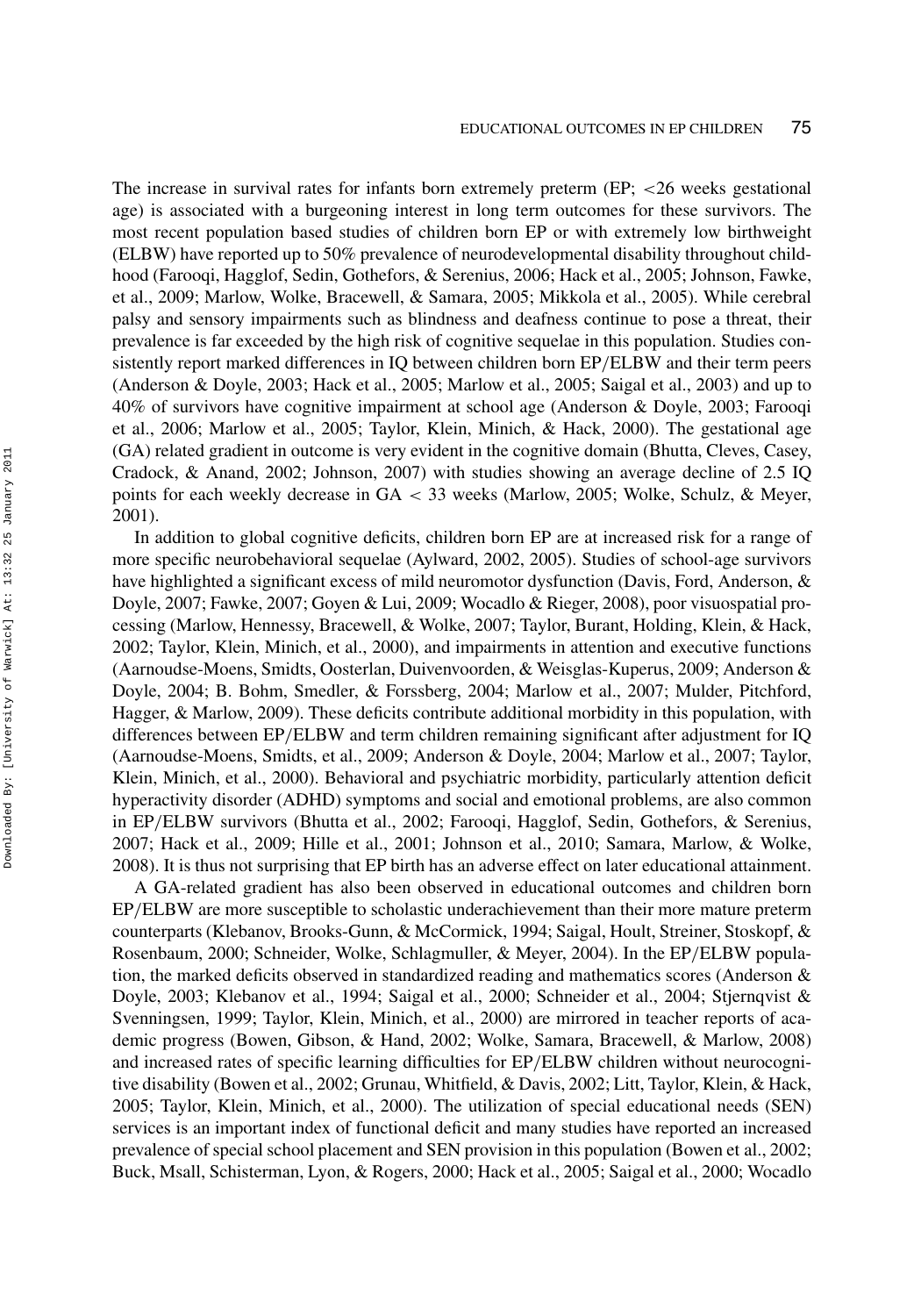& Rieger, 2006). Difficulties in mathematics are particularly common with the majority of studies reporting a more pronounced deficit in this domain compared with other domains such as reading (Anderson & Doyle, 2003; Klebanov et al., 1994; Schneider et al., 2004; Taylor, Klein, Minich, et al., 2000). Further, in contrast to reading, significant effects of EP*/*ELBW birth persist in mathematics after adjustment for IQ (Anderson & Doyle, 2003; Botting, Powls, Cooke, & Marlow, 1998; Klebanov et al., 1994; Taylor et al., 2002; Taylor, Klein, Minich, et al., 2000) and are prevalent among children born EP with average IQ (Litt et al., 2005).

Academic attainment has been associated with attention and executive functions (Assel, Landry, Swank, Smith, & Steelman, 2003; Bull, Espy, & Wiebe, 2008; Bull & Scerif, 2001; Marlow et al., 2007; St Clair-Thompson & Gathercole, 2006), visuospatial skills (Assel et al., 2003; Rickards, Kelly, Doyle, & Callanan, 2001; Son & Meisels, 2006), and other motor abilities (Marlow et al., 2007; Sullivan & McGrath, 2003) in both term and preterm born children. The excess morbidity conferred by EP birth in these domains may underlie the specific learning difficulties observed in this population. Structural equation models have shown that neuropsychological skills mediate the relationship between preterm birth and academic attainment (Taylor et al., 2002), and therefore correlates of academic attainment may differ between EP and term children. An understanding of the causal pathways and origins of poor academic performance would provide valuable information for the development of population-specific interventions for children born EP (Taylor, Espy, & Anderson, 2009).

The identification of risk factors for adverse outcomes is ubiquitous in clinical research and the sphere of education is no exception. SEN provision can be notoriously expensive and improved survival rates at extremely low gestations (Costeloe, Hennessy, Myles, & Draper, 2008) will result in an increase in the number of EP children entering the education system in the coming years. Early identification and targeted intervention for those at risk is crucial in supporting the long term needs of these children. Previous investigations have identified a range of biological, medical, and socioeconomic risk factors for global cognitive impairment in EP children (Botting et al., 1998; Isaacs, Edmonds, Lucas, & Gadian, 2001; Levy-Shiff, Einat, Mogilner, Lerman, & Krikler, 1994; Peterson, Taylor, Minich, Klein, & Hack, 2006; Sullivan & McGrath, 2003; Taylor, Klein, Schatschneider, & Hack, 1998), but predictors of poor educational outcome have not been investigated in this population.

The aims of the present study were threefold. First, we investigated educational outcomes at 11 years of age in children born EP compared with term-born classmates in order to quantify the effect of EP birth on school performance in middle childhood. Second, using outcome data obtained at 6 years of age, we investigated social and neuropsychological antecedents of attainment in reading and mathematics at 11 years and examined the relative impact of these antecedents between children born EP and at term. Finally, we examined neonatal variables and early neurodevelopmental outcomes at 30 months of age as predictors of attainment in reading and mathematics and the need for SEN provision in children born EP at 11 years of age.

# METHOD

# **Participants**

All infants born *<*26 weeks gestation and admitted for neonatal intensive care in the United Kingdom and Ireland from March through December 1995 ( $N = 811$ ) were recruited to the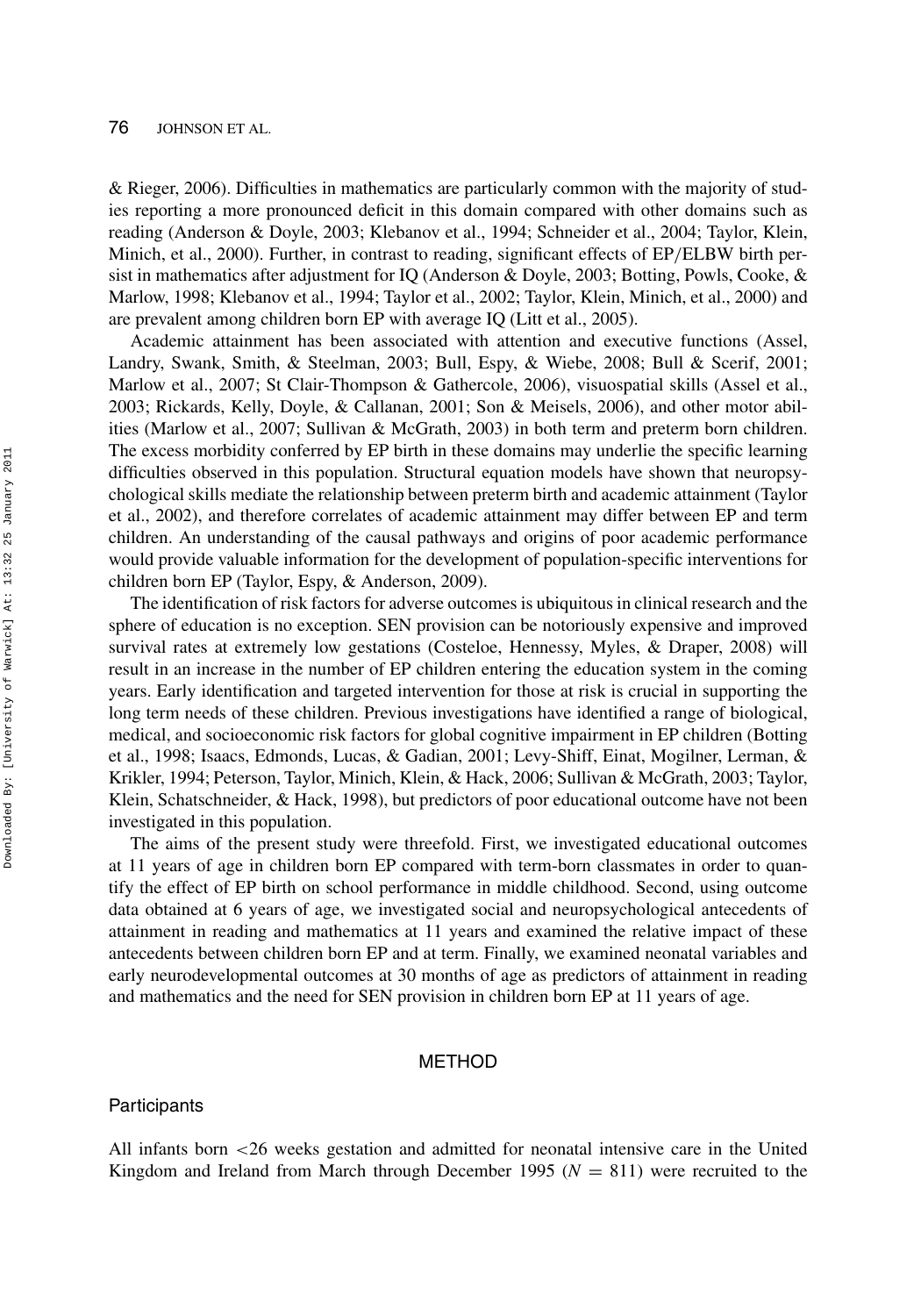EPICure Study (Costeloe, Hennessy, Gibson, Marlow, & Wilkinson, 2000). Of 314 children who survived to discharge, 283 (90%) were assessed at 30 months of age corrected for prematurity. Of 308 survivors at 6 years, 241 (78%) were re-assessed at a median age of 6 years 4 months chronological age. Subsequently, 219 (71%) of 307 survivors were re-assessed at 11 years chronological age (Median age: 10 years 11 months). Characteristics of the study sample at each follow-up have been described previously (Johnson et al., 2009; Marlow et al., 2005; Wood, Marlow, Costeloe, Gibson, & Wilkinson, 2000) and are summarized in Table 1.

At 6 and 11 years, a comparison group of classmates was also assessed. At 6 years, for each EP child attending mainstream school, a child born at term was selected randomly from three classmates closest in age and of the same sex and ethnicity. Of those selected, a total of 160 classmates were provided with consent to participate (Marlow et al., 2005). At 11 years of age, 110 of these children were re-assessed. Where the EP child was at a different school to the original 6-year classmate, or the original classmate declined to participate, a new classmate was selected using the same methodology resulting in 43 new comparison children. A total of 153 comparison

|                                    |                                         | roard, and in roard or rigo           |                                        |                                       |                                        |
|------------------------------------|-----------------------------------------|---------------------------------------|----------------------------------------|---------------------------------------|----------------------------------------|
|                                    |                                         | <b>Extremely Preterm</b>              |                                        |                                       | Classmates                             |
| Characteristic                     | Assessed at<br>30 Months<br>$(N = 283)$ | Assessed at<br>6 Years<br>$(N = 241)$ | Assessed at<br>11 Years<br>$(N = 219)$ | Assessed at<br>6 Years<br>$(N = 160)$ | Assessed at<br>11 Years<br>$(N = 153)$ |
| Gestation, $n$ (%)                 |                                         |                                       |                                        |                                       |                                        |
| $\leq$ 23 w                        | $26(9.2\%)$                             | 24 (10.0%)                            | $23(10.5\%)$                           | N/A                                   | N/A                                    |
| 24 w                               | 90 (31.8%)                              | 73 (30.3%)                            | $70(32.0\%)$                           | N/A                                   | N/A                                    |
| 25 w                               | $167(59.0\%)$                           | 144 (59.8%)                           | 126(57.5%)                             | N/A                                   | N/A                                    |
| Birthweight $(g)$ , median $(IQR)$ | 740 (660, 836)                          | 748 (660, 840)                        | 740 (660,840)                          | N/A                                   | N/A                                    |
| Male, $n(\%)$                      | 135 (47.7%)                             | $122(50.6\%)$                         | 101 $(46.1\%)$                         | 71 (44.4%)                            | 64 (41.8%)                             |
| White maternal ethnicity, $n(\%)$  | 223 (78.8%)                             | 189 (78.2%)                           | 179 (82.1%)                            | 131 (84.0%)                           |                                        |
| Mother's education, $n$ (%)        |                                         |                                       |                                        |                                       |                                        |
| Up to 16 years of age              | 195 (74.1%)                             | 168 (76.4%)                           | 152 (76.0%)                            |                                       | $97(65.1\%)$                           |
| Post-16 years of age               | 68 (25.9%)                              | 52 (23.6%)                            | 48 (24.0%)                             |                                       | 52 (34.9%)                             |
| SES at 30 m, $n$ (%)               |                                         |                                       |                                        |                                       |                                        |
| Non-manual                         | 84 (31.0%)                              | 73 (32.2%)                            | 68 (32.9%)                             |                                       |                                        |
| Manual                             | 93 (34.3%)                              | 82 (36.1%)                            | 78 (37.7%)                             |                                       |                                        |
| Unemployed                         | 94 (34.7%)                              | 72 (31.7%)                            | 61(29.5%)                              |                                       |                                        |
| SES at 11 y, $n$ $(\%)$            |                                         |                                       |                                        |                                       |                                        |
| High                               |                                         |                                       | 79 (43.9%)                             |                                       | 77 (57.0%)                             |
| Medium                             |                                         |                                       | 44 (24.4%)                             |                                       | 21 (15.6%)                             |
| Low                                |                                         |                                       | 57 (31.7%)                             |                                       | 37 (27.4%)                             |
| Age at test, mean $(SD)$           | $33.7 \text{ m} (0.95 \text{ m})$       | 6.3 y $(0.48 y)$                      | $10.9$ y $(0.38$ y) 6.1 y $(0.50$ y)   |                                       | $10.9$ y $(0.55$ y)                    |

TABLE 1 Characteristics of Extremely Preterm Children and Classmates Assessed at 30 Months, 6 Years, and 11 Years of Age

For extremely preterm (EP) children assessed at 11 years, perinatal data were available for 218 children. Mothers' highest educational qualification was obtained at 2.5 years for EP children and at 11 years for classmates. Maternal educational level for classmates at 6 years was not obtained. Highest parental socioeconomic status (SES) obtained at 30 months for EP children was categorized as non-manual, manual, or unemployed. At 11 years SES was classified using U.K. National Statistics Socio-Economic Classification (Office for National Statistics, 2005) and was categorized as high, medium, or low.  $IQR = Integrating Range$ .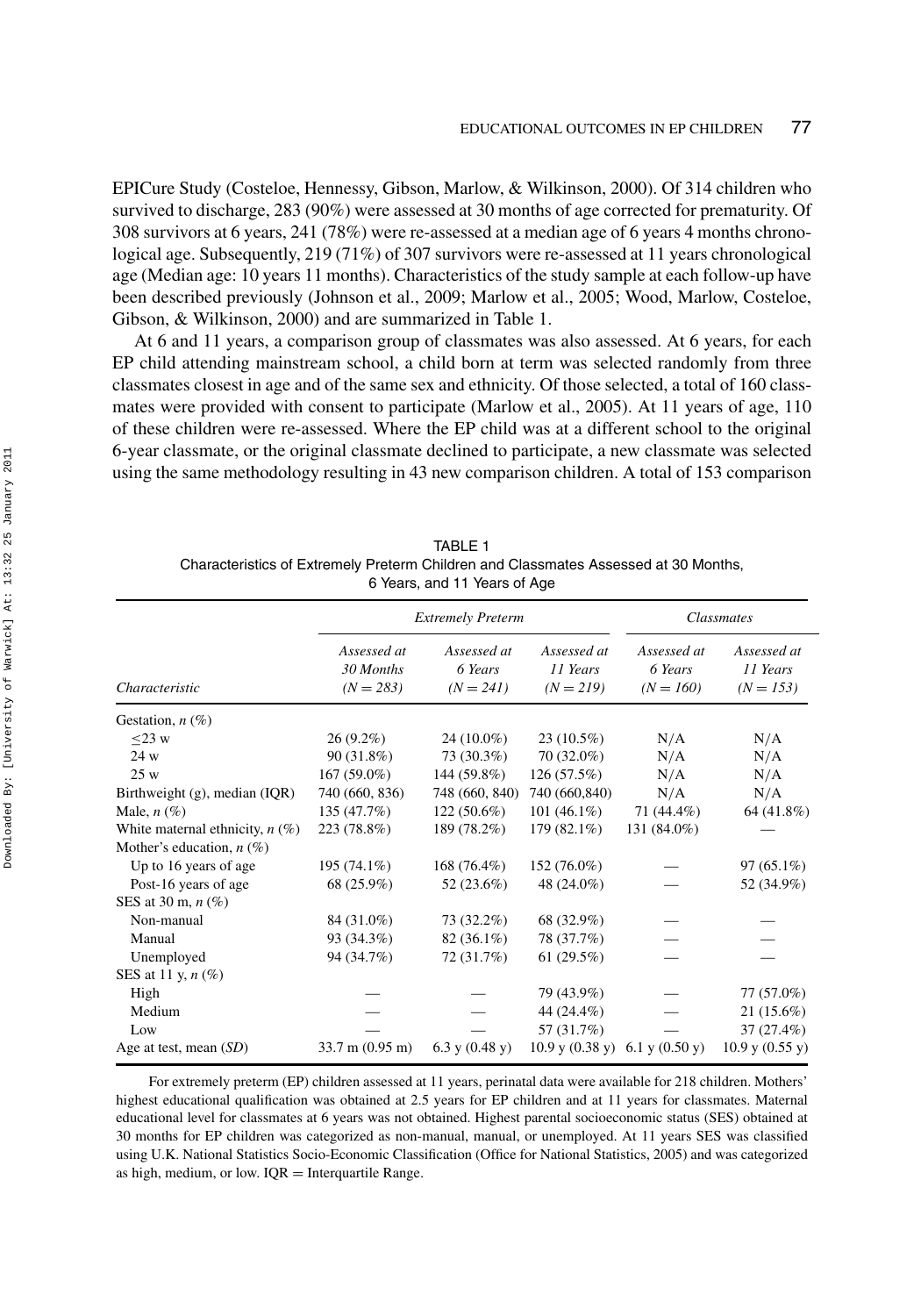# 78 JOHNSON ET AL.

children were thus assessed at 11 years (Table 1). There were no significant differences in age or sex between EP and comparison children.

Detailed dropout analyses have previously been published (see Johnson, Fawke, et al., 2009). EP children lost to follow-up at 11 years were more likely to be of non-white ethnic origin, have had an operation for necrotizing enterocolitis (NEC), have unemployed parents and lower cognitive test scores at both 30 months and 6 years of age. Similarly, classmates lost to followup between 6 and 11 years had lower cognitive test scores at 6 years. Based on the previous mean differences in IQ scores between dropouts and children assessed, it is estimated that the mean absolute difference in cognitive test scores between EP children and classmates at 11 years would be reduced by only 0.5 standardized IQ points (Mean  $= 100$ ,  $SD = 15$ ) had there been no dropouts in either group after 6 years of age.

# Procedure

Each follow-up was approved by the relevant NHS research ethics committees and parents provided informed consent for their child's participation. At 30 months, children were assessed in hospital by a pediatrician. At both 6 and 11 years, children were assessed at school by a pediatrician and psychologist blind to group allocation. Examiners received training in administration of standardized tests and achieved a high criterion of inter-rater reliability (*>*95% agreement across test items) prior to commencing study assessments.

# 11-Year Assessment

Academic attainment was assessed using the Wechsler Individual Achievement Test–II (WIAT–  $II^{UK}$ )(Wechsler, 2004) from which standardized scores (Mean = 100,  $SD = 15$ ) were obtained for Word Reading, Reading Comprehension, Pseudo-word Decoding, Numerical Operations, Mathematical Reasoning and the composite scales of Reading and Mathematics. For children in whom severe cognitive deficit precluded testing  $(n = 18)$ , a score 1-point below the basal score for the Reading and Mathematics composite scales was substituted (score  $=$  39). Composite scores were not substituted for children who failed to complete the test for other reasons (e.g., communication difficulties, behavior problems during testing). Learning impairment was classified as scores *<*2 *SD* below the mean of the comparison group of classmates on each scale (Reading *<*74; Mathematics *<*69) to account for the secular drift in test scores over time (Flynn, 1987, 1999; Johnson et al., 2008; Wolke, Ratschinski, Ohrt, & Riegel, 1994).

Classroom teachers of children in mainstream schools who followed a standard national curriculum completed the Teachers Academic Attainment Scale (TAAS) (Wolke, Rizzo, & Woods, 2002). The child's performance was rated in relation to the national average expected for the child's age. Each child's performance in seven classroom subjects was rated on a 5-point Likert scale with scores ranging from 1 (very below average) to 5 (very above average). Attainment was classified as below the expected range if the average TAAS score across all seven subjects was *<*2.5. Teachers also completed a questionnaire to elicit information detailing whether SEN provision was utilized by the child and, if so, what type of SEN services were utilized.

General cognitive ability was assessed using the Kaufman Assessment Battery for Children (KABC) (Kaufman & Kaufman, 1983) from which standardized scores (Mean = 100,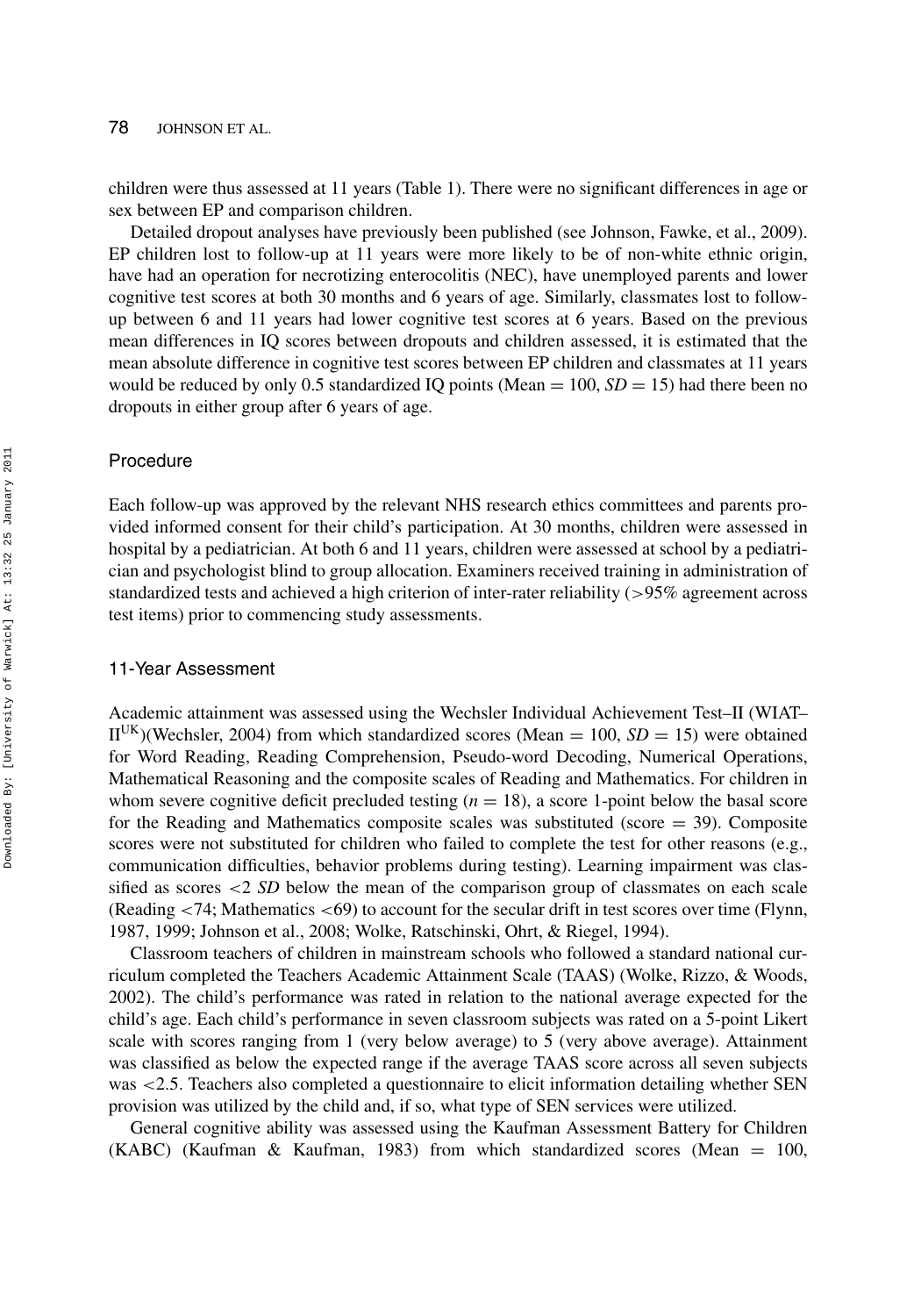$SD = 15$ ) were obtained for sequential and simultaneous information processing and for the Mental Processing Composite (MPC). A nominal MPC score (score  $=$  39), 1-point below the basal test score was assigned for children who were unable to participate in testing due to severe cognitive impairment.

Parental socioeconomic status (SES) at 11 years of age was classified into three categories corresponding to high, medium and low (I—Professional*/*Managerial; II—Intermediate; III— Routine*/*Manual*/*Unemployed) using U.K. National Statistics (Office for National Statistics, 2005). Mother's highest educational qualification was dichotomized using education up to 16 years of age versus education beyond 16 (i.e., no*/*basic school education vs. further education).

#### Longitudinal Predictors of Educational Outcomes

Outcome data obtained at 6 years of age for both EP and term children were used to investigate neuropsychological antecedents of educational outcomes at 11 years. At 6 years, general cognitive ability was assessed using the KABC as described earlier. The Developmental Neuropsychological Assessment (NEPSY) (Korkman, Kirk, & Kemp, 1998) was used to assess neuropsychological abilities from which standardized domain scores (Mean  $= 100$ ,  $SD = 15$ ) were derived for visuospatial processing and sensorimotor skills and scaled scores (Mean  $= 10$ ,  $SD = 3$ ) for the subtests of Visual Attention (selective attention) and Tower (executive functions of planning, monitoring, and self-regulation). The Phonological Abilities Test (PAT) (Muter, Hulme, & Snowling, 1997) was used to screen for phonological processing deficits from which percentile scores (0, 10, 25, 50, 75) were derived for subtests assessing phoneme deletion (beginning and end sounds) and letter knowledge. The analysis of the relationship between 6-year antecedents and 11-year reading and mathematics scores was restricted to children with a measurable MPC score at 6 years (i.e., MPC *>*39) because of the very high predictive value of a substituted MPC score at this age. Those excluded from these analyses comprised 15 children with a substituted MPC at 6 years, irrespective of their reading and mathematics scores, and one further child with an MPC *>*39 but for whom reading and mathematics scores at 11 years were not obtained.

In EP children only, perinatal information and outcome data obtained at 30 months corrected age were used as early predictors of educational outcomes at 11 years. Information relating to maternal and infant characteristics, obstetric complications, birth, and neonatal course were collected at discharge from hospital (see Table 5 for a list of variables). At 30 months, cognitive and motor skills were assessed using the Mental Development Index (MDI) and the Psychomotor Development Index (PDI) of the Bayley Scales of Infant Development II (BSID–II) (Bayley, 1993). Scores *<* 2 *SD* below test norms (scores *<* 70) were used to classify developmental impairment as a local comparison group was not available. Hearing, vision and neuromotor impairment (none, other, severe) were also identified and occipitofrontal circumference (OFC) measured. Parental ratings of behavioral problems were obtained using the Child Behavior Checklist (CBCL) (Achenbach & Rescorla, 2000) from which borderline and clinically significant problems were identified for internalizing and externalizing behavior problems. For the purposes of assessing the effects of social and economic factors as predictors of outcome, SES according to parental employment was classified at 30 months into three categories (non-manual, manual, unemployed).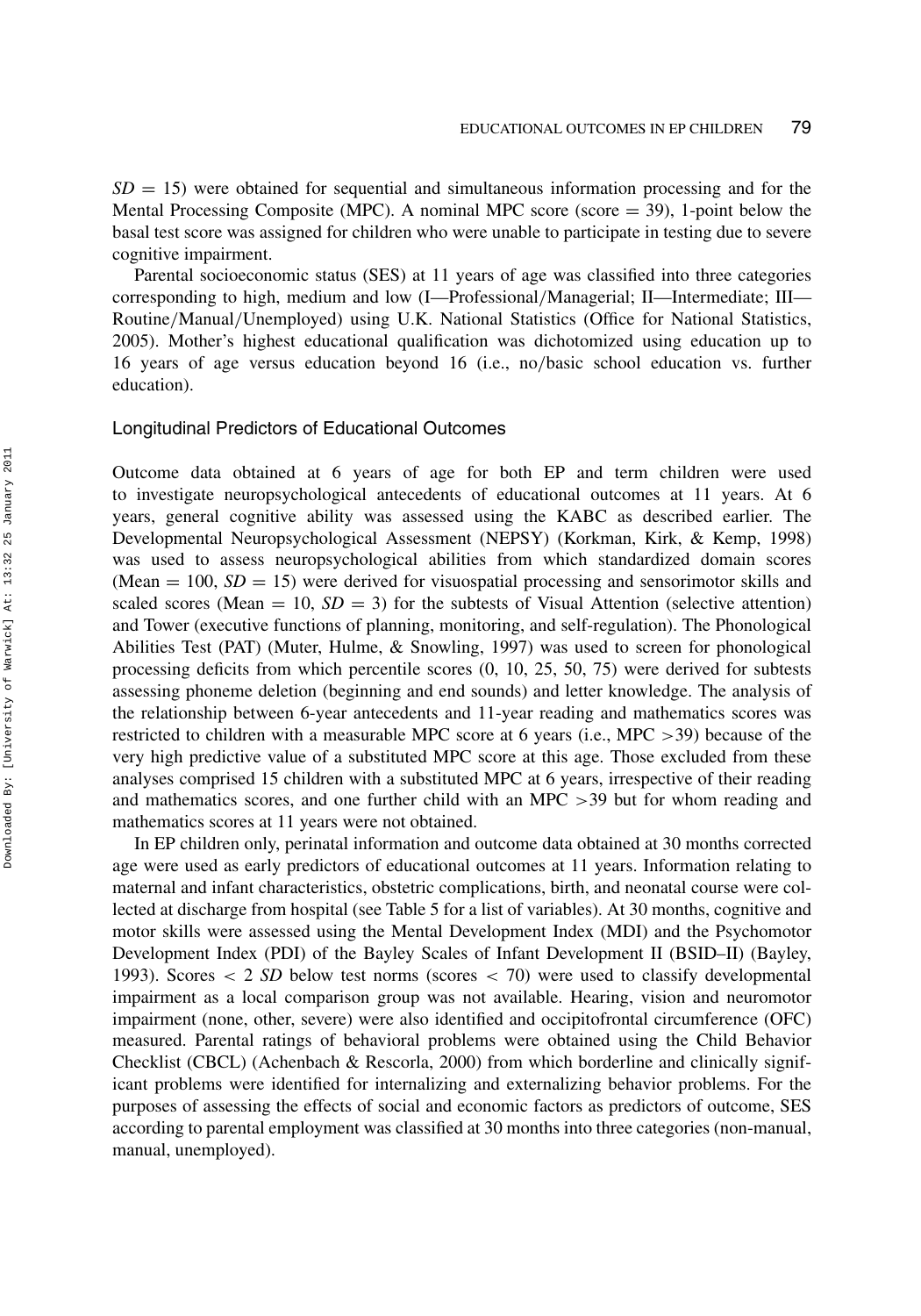# STATISTICAL ANALYSES

Data were double entered, verified, and analyzed using SPSS17 (SPSS Inc., 2008) and STATA10 (StataCorp, 2007). Group differences in standardized test scores were analyzed using independent *t*-tests. To compare group differences across outcomes, standardized effect sizes were calculated with Cohen's d using pooled variance with effect sizes of 0.2, 0.5, and 0.8 classified as small, medium, and large, respectively (Cohen, 1992). Rates of impairment were cross-tabulated and the risks of adverse outcomes are presented as odds ratios (OR) with 95% confidence intervals (95% CI). As adjustment for SES and maternal education reduced group differences by 1 MPC point or less for all comparisons, and there was more missing data for these variables than other predictors, the results presented are unadjusted unless otherwise stated. All *p* values are two sided. No adjustments were made for multiple comparisons. Multivariate stepwise linear regression was performed for the two groups combined in order to investigate the impact of social and neuropsychological variables assessed at 6 years on reading and mathematics scores at 11 years. The independent variables tested were MPC, NEPSY visuospatial processing, sensorimotor skills, visual attention and tower scores, PAT phoneme deletion, and letter knowledge percentiles at 6 years of age, and SES and highest maternal educational level obtained at 11 years along with their interaction terms with group. This was done in order to identify whether any of these variables had significantly different effects in EP children and classmates. As some of the interactions were significant and others had non-significant but sizeable effects, multivariate models were also produced separately for the EP and classmate groups for comparison. For EP children only, univariate and then multivariate linear regression were used to examine the associations among neonatal factors, outcomes at 30 months of age, and reading and mathematics scores at 11 years. Logistic regression was used to investigate the associations among neonatal factors, outcomes at 30 months of age and the need for SEN provision. Results are presented as unstandardized beta coefficients (95% CI) for reading and mathematics scores and as OR (95% CI) for SEN provision.

# RESULTS

# Educational Outcomes at 11 Years: Standardized Measures

EP children had significantly lower reading ( $t = 10.0$ ,  $p < .0001$ ) and mathematics ( $t = 13.8$ ,  $p < .0001$ ) scores than classmates. Effect sizes were large for all comparisons with the greatest effect for mathematics (Table 2). While there was no sex difference among classmates, EP boys had significantly lower reading scores than girls (7.00 points, 95% CI 1.45 to 12.56) but this difference was not significant for mathematics (4.40 points, 95% CI 1.28 to 10.08). The Group x Sex interaction was not significant for reading  $(F(1,365) = 3.02, p = .083)$  or mathematics  $(F(1,365) = 2.17, p = .142)$ . After adjustment for MPC at 11 years, children in the EP group had significantly poorer attainment in mathematics (9.3 points, 95% CI 21.4 to 1.2, *p <* .001) but not in reading (1.8 points,  $95\%$  CI 4.7 to 1.1,  $p = .215$ ). Exclusion of children with serious neurocognitive impairment reduced the group difference in reading to 7.7 points ( $t = 5.0$ ,  $p < .0001$ ) and in mathematics to 14.8 points ( $t = 8.0$ ,  $p < .0001$ ); the effect size for mathematics remained large  $(d = 1.0)$ . EP children were more likely to have impairment in reading than classmates with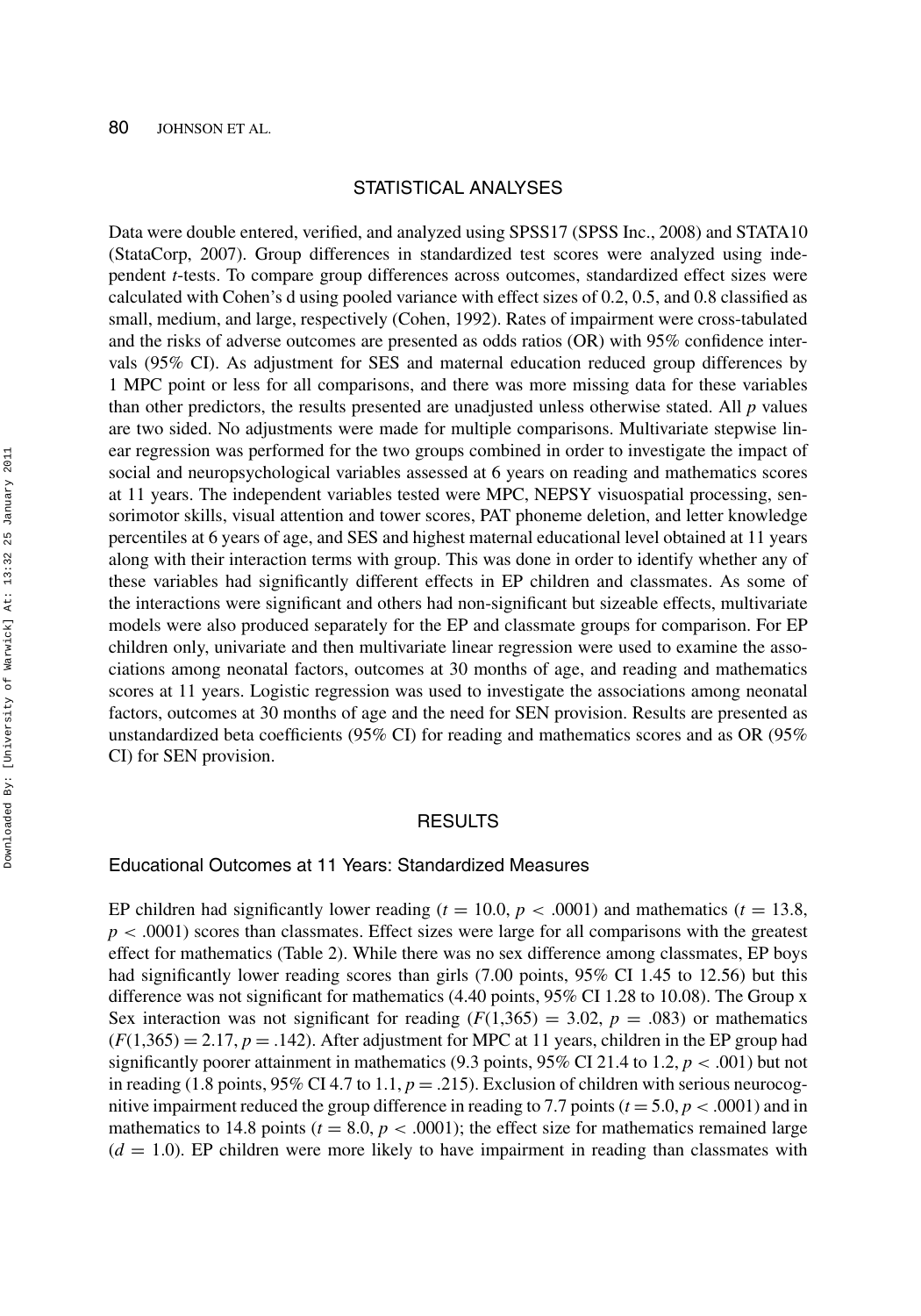|                                 |                                                |            |                       |                 |         |        | Academic Attainment in Extremely Preterm Children (N = 219) and Classmates (N = 153) at 11 Years of Age                                                                                      |                        |                    |              |                |               |                                                             |
|---------------------------------|------------------------------------------------|------------|-----------------------|-----------------|---------|--------|----------------------------------------------------------------------------------------------------------------------------------------------------------------------------------------------|------------------------|--------------------|--------------|----------------|---------------|-------------------------------------------------------------|
|                                 |                                                |            |                       |                 |         |        | Standardized Test Performance                                                                                                                                                                |                        |                    |              |                |               | Rates of Learning Impairment (Scores $\langle -2SD \rangle$ |
|                                 |                                                | Classmates |                       |                 | Preterm |        |                                                                                                                                                                                              |                        |                    | Classmates   |                | Preterm       |                                                             |
| <b>Outcome Assessment</b>       |                                                | Mean       | (SD)                  | n               | Mean    | (SD)   | Mean difference (95% CI)                                                                                                                                                                     | Cohen's d <sup>†</sup> | z                  | $(\%)$       | z              | $($ %)        | OR (95% CI)                                                 |
|                                 |                                                |            |                       |                 |         |        | Full Cohort                                                                                                                                                                                  |                        |                    |              |                |               |                                                             |
| Reading composite               |                                                | 98.5       | (1.6)                 | 212             | 80.2    | (20.3) | $-18(-21 to -15)$                                                                                                                                                                            |                        | 3                  | $(2.0\%)$    | $\mathbf{z}$   | $(30.2\%)$    | 21.6(6.6 to 70.4)                                           |
| Word Reading                    | 153                                            | 9.6        | (12.1)                | 199             | 86.3    | (17.3) | $-13(-16 to -10)$                                                                                                                                                                            | 0.9                    |                    |              |                |               |                                                             |
| Reading comprehension           | 153                                            | 100.6      | (1.6)                 | 05              | 85.9    | (18.3) | $-15(-18 to -12)$                                                                                                                                                                            | $\overline{1.0}$       |                    |              |                |               |                                                             |
| Pseudoword decoding             | 153                                            | 99.7       | (1.3)                 | 99              | 86.7    | (15.6) | $-13(-16 to -10)$                                                                                                                                                                            | $\supseteq$            |                    |              |                |               |                                                             |
| Mathematics composite           | 53                                             | 98.5       | (15.0)                | 215             | 71.2    | (20.9) | $-27(-31 to -24)$                                                                                                                                                                            | $\ddot{a}$             | 2                  | $(1.3\%)$    | $\overline{5}$ | $(43.7\%)$    | 58.7 (14.2 to 242.9)                                        |
| Numerical operations            |                                                | 98.0       | (15.5)                | 199             | 75.6    | (18.4) | $-22(-26 to -19)$                                                                                                                                                                            | $\ddot{1}$             |                    |              |                |               |                                                             |
| Mathematical reasoning          | 153                                            | 99.7       | (12.0)                | 198             | 78.2    | (18.1) | $-21(-25 \text{ to } -18)$                                                                                                                                                                   |                        |                    |              |                |               |                                                             |
|                                 |                                                |            |                       |                 |         |        | Excluding Children with Serious Neuro-Cognitive Impairment*                                                                                                                                  |                        |                    |              |                |               |                                                             |
| Reading Composite               |                                                | 98.7       | (1.5)                 | $\frac{1}{2}$   | 91.0    | (13.4) | $-7.7 (-10.7 to -4.7)$                                                                                                                                                                       | $\ddot{\bullet}$       | 3                  | $(2.0\%)$ 12 |                | $(10.1\,\% )$ | 5.5(1.5 to 20.1)                                            |
| Word Reading                    |                                                | 99.8       | (12.0)                | 20              | 93.9    | (13.1) | $-5.9(-8.9 \text{ to } -2.9)$                                                                                                                                                                |                        |                    |              |                |               |                                                             |
| Reading comprehension           | $\overline{5}$                                 | 100.9      | (11.5)                | $\frac{19}{2}$  | 93.9    | (14.1) | $-7.0$ ( $-10.2$ to $-3.9$ )                                                                                                                                                                 | 0.5                    |                    |              |                |               |                                                             |
| Pseudoword decoding             | 5                                              | 99.8       | $\Xi$                 | $\overline{20}$ | 92.3    | (13.9) | $-7.5$ (-10.6 to $-4.5$ )                                                                                                                                                                    | 0.6                    |                    |              |                |               |                                                             |
| Mathematics Composite           | 5                                              | 98.8       | (14.8)                | $\frac{2}{1}$   | 84.0    | (15.6) | $-14.8(-18.5 t_0 - 11.1)$                                                                                                                                                                    | $\mathbf{a}$           | $\mathbf{\hat{c}}$ | $(1.3\%)$    | $\overline{a}$ | $(16.8\%)$    | 15.1 (3.4 to 65.8)                                          |
| Numerical operations            |                                                | 98.4       | (15.2)                | 120             | 84.2    | (16.2) | $-14.2(-18.0 to -10.4)$                                                                                                                                                                      | 0.9                    |                    |              |                |               |                                                             |
| Mathematical reasoning          |                                                | 9.9        | (11.9)                | 118             | 87.7    | (13.6) | $-12.2(-15.3 \text{ to } -9.2)$                                                                                                                                                              |                        |                    |              |                |               |                                                             |
| The contract of the contract of | $\begin{bmatrix} 1 & 1 \\ 1 & 1 \end{bmatrix}$ |            | 医心室 化二十四烷 医二十四烷 医二十四烷 |                 |         |        | All scores are standardized scores (Mean 100, SD 15) obtained using the Wechsler Individual Achievement Test 2nd UK Edition (WIAT-II <sup>UK</sup> ). Composite scores were<br>$\sim$ $\sim$ |                        |                    |              |                |               |                                                             |

TABLE 2

substituted with a nominal value 1-point below the basal test score (score = 39) for children unable to participate in testing due to severe cognitive impairment. Sub-scale scores<br>were not substituted. Impairment was defin disability defined as one or more serious impairment in the domain of hearing, vision, motor, and/or cognitive ability were excluded. This includes children with IQ scores substituted with a nominal value 1-point below the basal test score (score = 39) for children unable to participate in testing due to severe cognitive impairment. Sub-scale scores were not substituted. Impairment was defined as scores *<*−2 *SD* using classmate Mean (*SD*) as reference data for each scale. ∗Children with serious composite functional disability defined as one or more serious impairment in the domain of hearing, vision, motor, and*/*or cognitive ability were excluded. This includes children with IQ scores <-2 SD using classmate reference ranges. <sup>†</sup>Cohen's d calculated using pooled variance. *<*−2 *SD* using classmate reference ranges. †Cohen's d calculated using pooled variance.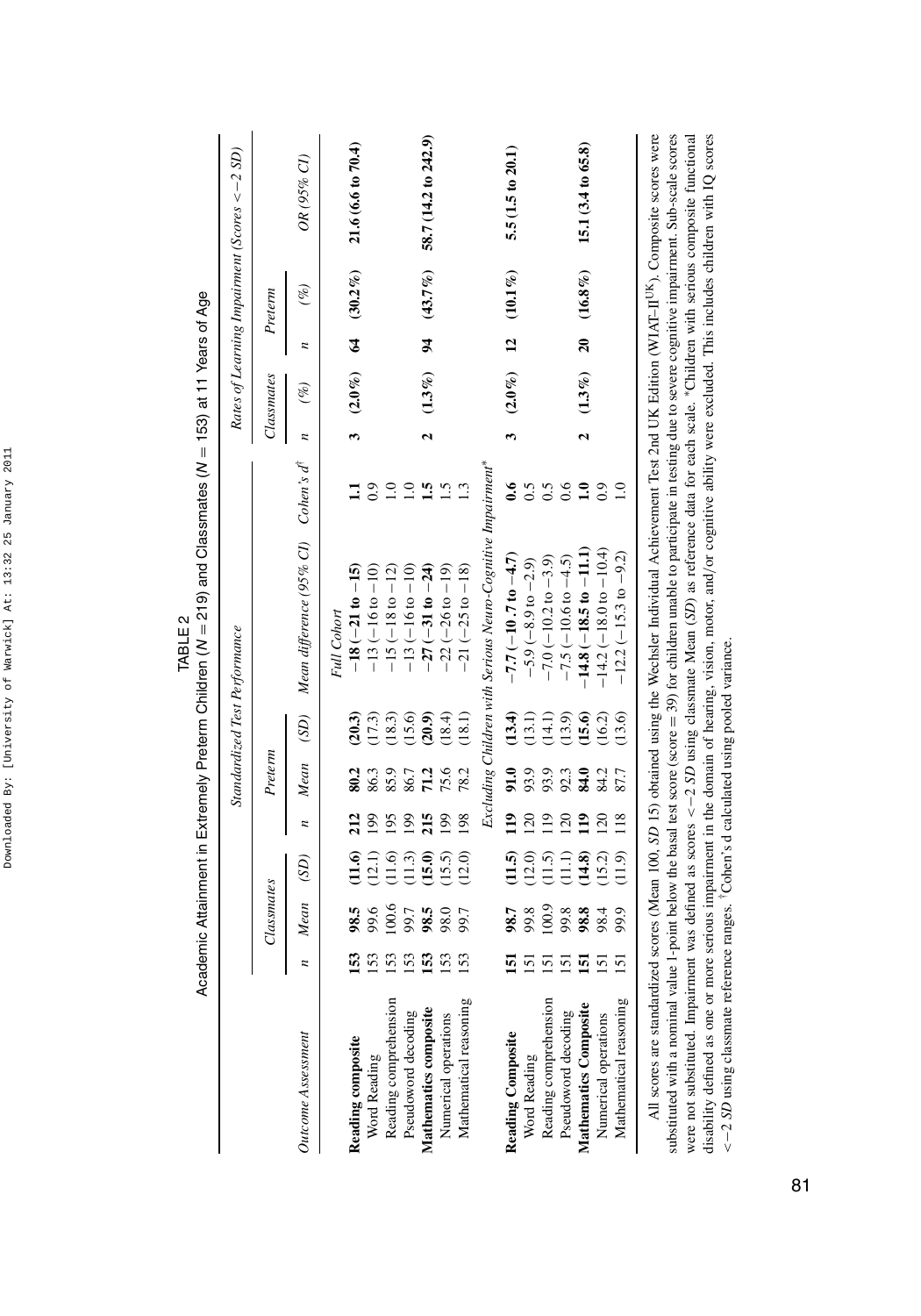### 82 JOHNSON ET AL.

an even greater risk for impairment in mathematics (odds ratio: 22 and 59, respectively). Rates of learning impairment remained significantly increased after excluding children with neurocognitive impairment (Table 2).

# Educational Outcomes at 11 Years: Teacher-Based Assessment

Teachers rated EP children in mainstream schools with significantly lower attainment than classmates in all subjects assessed, with the greatest deficit in mathematics (Table 3). Overall, 49.7% of EP children had attainment below the national average range compared with 5.1% of classmates. Twenty-nine EP children (13%) were educated in special schools. Among the EP cohort, 62.3% were identified by teachers as having some degree of SEN and almost the same number had SEN severe enough to require special educational provision (OR 13, 95% CI 7 to 23). The prevalence of SEN remained significantly increased in EP children without neurocognitive impairment (42.7%). SEN provision has been described in detail previously (Johnson, Hennessy, et al., 2009).

| TABLE 3                                                                                          |
|--------------------------------------------------------------------------------------------------|
| Teacher-Rated Academic Attainment and SEN Provision in Extremely Preterm Children and Classmates |
| at 11 Years of Age                                                                               |

|                                                          |                      | Classmates       |            |                      | Preterm          |            |                                                                                                         |                       |
|----------------------------------------------------------|----------------------|------------------|------------|----------------------|------------------|------------|---------------------------------------------------------------------------------------------------------|-----------------------|
| <i><u><b>Outcome</b></u></i>                             | $\lfloor nl \rfloor$ | Mean             | (SD)       | $\lfloor nl \rfloor$ | Mean             | (SD)       | Mean difference (95% CI)                                                                                | Cohen's $d^{\dagger}$ |
| Teacher-rated attainment: Mainstream schools only*       |                      |                  |            |                      |                  |            |                                                                                                         |                       |
| Literacy                                                 | [145]                | 3.43             | 0.91       | [171]                | 2.39             | 1.07       | $-1.0$ ( $-1.3$ to $-0.8$ )                                                                             | 1.0                   |
| Maths                                                    | [144]                | 3.50             | 0.89       | [169]                | 2.17             | 1.06       | $-1.3$ ( $-1.5$ to $-1.1$ )                                                                             | 1.4                   |
| Science                                                  | [144]                | 3.47             | 0.73       | [169]                | 2.57             | 0.92       | $-0.9$ ( $-1.1$ to $-0.7$ )                                                                             | 1.1                   |
| Geography                                                | [145]                | 3.36             | 0.63       | [167]                | 2.53             | 0.83       | $-0.8$ ( $-1.0$ to $-0.7$ )                                                                             | 1.1                   |
| History                                                  | [144]                | 3.38             | 0.62       | [168]                | 2.54             | 0.84       | $-0.8$ ( $-1.0$ to $-0.7$ )                                                                             | 1.1                   |
| <b>Information Technology</b>                            | [144]                | 3.43             | 0.63       | [165]                | 2.65             | 0.79       | $-0.8$ ( $-0.9$ to $-0.6$ )                                                                             | 1.1                   |
| Design & Technology                                      | [139]                | 3.33             | 0.60       | [159]                | 2.59             | 0.82       | $-0.7$ ( $-0.9$ to $-0.6$ )                                                                             | 1.0                   |
| Composite TAAS*                                          | [136]                | 3.41             | 0.59       | [155]                | 2.49             | 0.78       | $-0.9$ (-1.1 to -0.8)                                                                                   | 1.3                   |
|                                                          | $\lfloor nl \rfloor$ | $\boldsymbol{n}$ | (%)        | $\lfloor nl \rfloor$ | $\boldsymbol{n}$ | (%)        | OR (95% CI)                                                                                             |                       |
| Below average TAAS                                       | [136]                | 7                | $(5.1\%)$  | [155]                | 77               | $(49.7\%)$ | 18.2 (8.0 to 41.4)                                                                                      |                       |
| Special Educational Needs (SEN): Mainstream schools only |                      |                  |            |                      |                  |            |                                                                                                         |                       |
| <b>Identified SEN</b>                                    | [152]                | 17               | $(11.2\%)$ | [186]                | 105              | $(56.5\%)$ | $10.3$ (5.8 to 18.4)                                                                                    |                       |
| <b>SEN Provision</b>                                     | [152]                | 17               | $(11.2\%)$ | [186]                | 105              | $(55.4\%)$ | 9.9 (5.5 to 17.6)                                                                                       |                       |
|                                                          |                      |                  |            |                      |                  |            | Special Educational Needs (SEN): Full cohort excluding children with serious neuro-cognitive impairment |                       |
| <b>Identified SEN</b>                                    | [150]                | 16               | $(10.7\%)$ | [117]                | 50               | $(42.7\%)$ | $6.3$ (3.3 to 11.8)                                                                                     |                       |
| <b>SEN Provision</b>                                     | [150]                | 15               | $(10.0\%)$ | [117]                | 46               | $(39.3\%)$ | 5.8 (3.1 to 11.2)                                                                                       |                       |
| <b>Special Educational Needs (SEN): Full cohort</b>      |                      |                  |            |                      |                  |            |                                                                                                         |                       |
| <b>Identified SEN</b>                                    | [152]                | 17               | $(11.2\%)$ | [215]                | 134              | $(62.3\%)$ | 13.1 (7.4 to 23.3)                                                                                      |                       |
| <b>SEN Provision</b>                                     | [153]                | 17               | $(11.2\%)$ | [215]                | 132              | $(61.4\%)$ | $12.6(7.1 \text{ to } 22.4)$                                                                            |                       |
|                                                          |                      |                  |            |                      |                  |            |                                                                                                         |                       |

∗TAAS refers to Teacher Academic Attainment Scale, a composite measure of rating across all 7 subjects. Below average TAAS is classified using an average TAAS score across all seven subjects *<* 2.5. SEN = special educational needs.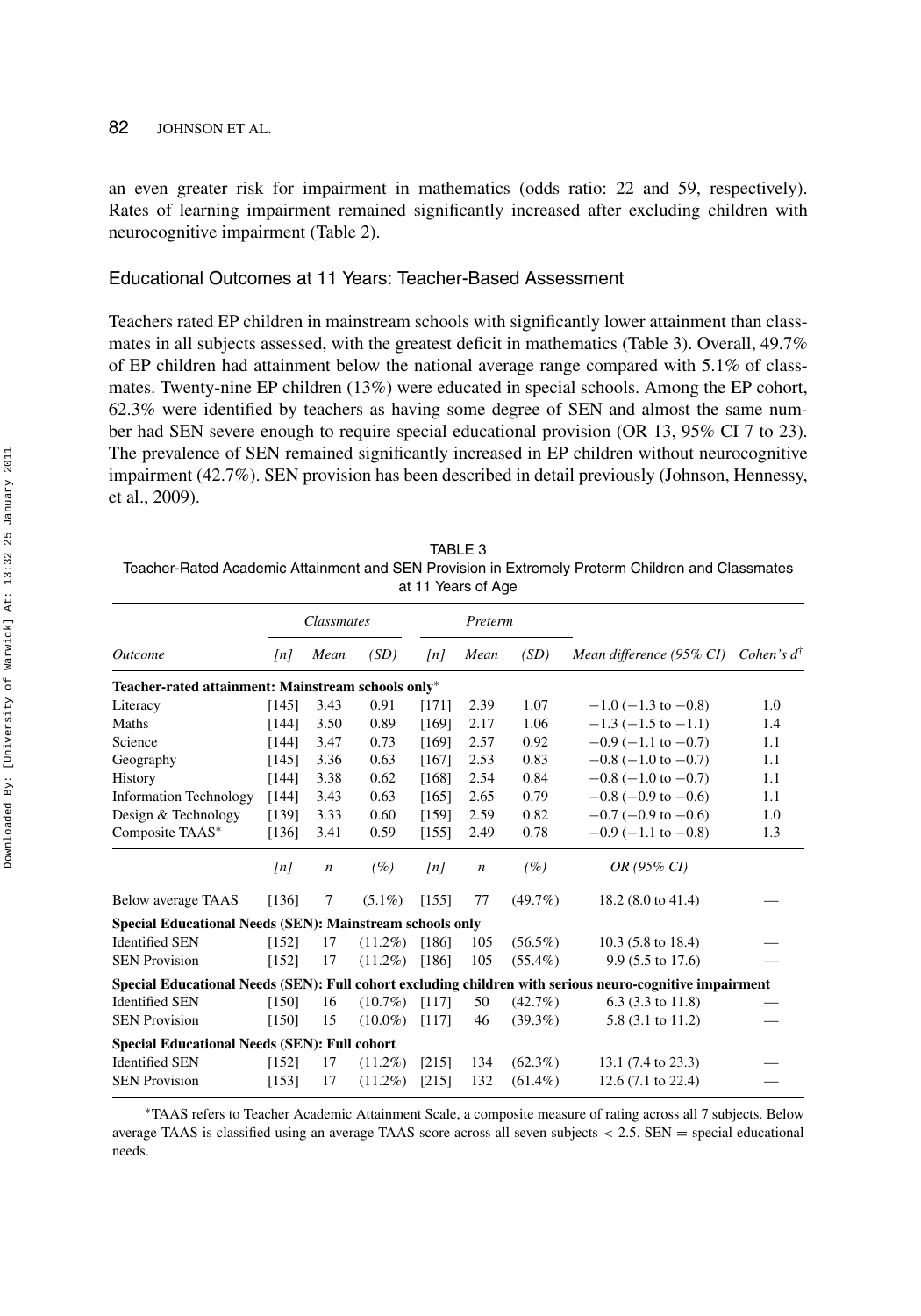# Neuropsychological Antecedents of Reading and Mathematics Scores at 11 Years

The results of functional assessments at 6 years have been reported previously (Marlow et al., 2007; Marlow et al., 2005; Wolke et al., 2008). Multivariate stepwise linear regression analyses revealed different patterns of neuropsychological antecedents at 6 years of age on reading and mathematics attainment at 11 years between EP children and classmates (Table 4). Overall, MPC, visuospatial processing, visual attention, phoneme deletion, and letter knowledge were significant antecedents of attainment in reading for all children combined. In both groups, MPC and phoneme deletion were strong predictors of reading scores. The effect of visual attention and letter knowledge were stronger in EP children than classmates but this interaction was not significant. However, the interaction term was significant for visuospatial processing, indicating that the impact of these skills on reading at 11 years differed between groups and was an independent predictor for EP children only.

MPC, visuospatial, tower, letter knowledge, and phoneme deletion scores were significant functional predictors of mathematics scores across all children. In both groups, MPC and visuospatial processing skills were strong predictors of mathematics scores. The between-group interaction was significant for phoneme deletion and letter knowledge, indicating significant differences in the impact of these scores between EP children and classmates: both skills contributed significantly to mathematics scores for EP children only. Tower scores also had a stronger impact on mathematics in EP children than classmates but the between group interaction was not significant. SES and maternal education were not significant after adjustment for other factors in any model.

# Prediction of Educational Outcomes: Univariate Associations

Results of univariate analyses are shown in Table 5. Indices of lower SES and maternal education, adverse neonatal outcome, and poorer neurodevelopmental function at 30 months were significantly associated with lower reading scores. Similar associations were observed for mathematics with the addition of smaller weight at birth, an admission temperature less than  $35^{\circ}$ C and postnatal steroid use. With the exception of maternal education, the same pattern of associations was found between neurodevelopmental outcomes and SEN provision (Table 5).

## Prediction of Educational Outcomes: Multivariate Models

Multivariate linear stepwise regression analyses of neonatal variables and neurodevelopmental outcomes at 30 months accounted for up to 43% of the variance in academic attainment (reading  $r^2 = 0.31$ ; mathematics  $r^2 = 0.43$ ; Table 6). The neonatal factors of male sex, lower GA, vaginal breech delivery, and indices of neonatal illness including abnormal cerebral ultrasound scan, NEC requiring surgery or drainage and postnatal steroid use were associated with lower reading scores. Higher SES and having received breast milk during the neonatal period were associated with higher scores. When outcomes at 30 months were included in step 2 of the regression analysis, higher SES and breast milk received during the neonatal period remained significant predictors. New independent associations emerged between higher cognitive scores,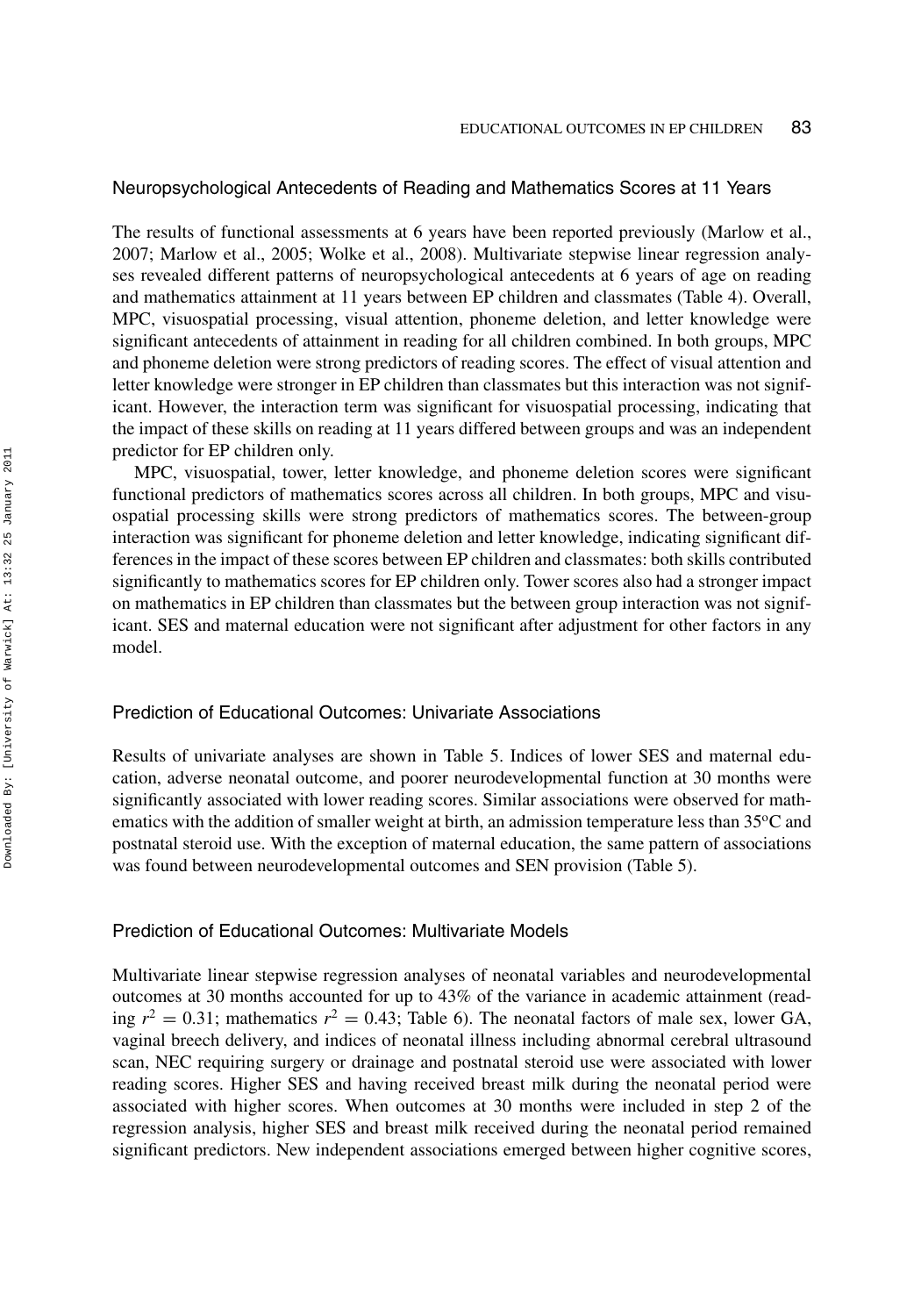TABLE 4

Extremely Preterm Birth and Neuropsychological Abilities at 6 Years of Age Independently Associated With Attainment in Reading and Mathematics in Extremely Preterm Children and Classmates at 11 Years of Age From Multivariable Stepwise Regression Analyses (in Children With Measurable MPC at 6 Years)

| Neuropsychological Variables at 6 Years                                            | Coefficient | $(95\% \ CI)$              | $\boldsymbol{p}$ |
|------------------------------------------------------------------------------------|-------------|----------------------------|------------------|
| Dependent Variable: READING SCORES ( $N = 275$ ): $r^2 = 0.60$                     |             |                            |                  |
| EP birth                                                                           | 1.37        | $(-1.79$ to 4.54)          | .39              |
| Mental Processing Composite (MPC)                                                  | 0.33        | $(0.21 \text{ to } 0.46)$  | $-.001$          |
| Visuospatial processing: interaction with group                                    | 0.29        | $(0.13 \text{ to } 0.44)$  | $-.001$          |
| Phoneme deletion*                                                                  | 0.15        | $(0.10 \text{ to } 0.20)$  | $-.001$          |
| Visual attention                                                                   | 1.38        | $(0.39 \text{ to } 2.38)$  | .007             |
| Letter knowledge*                                                                  | 0.08        | $(0.03 \text{ to } 0.13)$  | .002             |
| Dependent Variable: READING SCORES—EP CHILDREN ONLY ( $N = 167$ ): $r^2 = 0.56$    |             |                            |                  |
| Mental Processing Composite (MPC)                                                  | 0.21        | $(0.03 \text{ to } 0.40)$  | .025             |
| Phoneme deletion                                                                   | 0.17        | $(0.10 \text{ to } 0.24)$  | $-.001$          |
| Visuospatial processing                                                            | 0.33        | $(0.14 \text{ to } 0.51)$  | .001             |
| Letter knowledge                                                                   | 0.10        | $(0.03 \text{ to } 0.17)$  | .004             |
| Visual attention                                                                   | 1.7         | $(0.42 \text{ to } 2.99)$  | .01              |
| Dependent Variable: READING SCORES—CLASSMATES ONLY ( $N = 109$ ): $r^2 = 0.39$     |             |                            |                  |
| Mental Processing Composite (MPC)                                                  | 0.51        | $(0.35 \text{ to } 0.66)$  | $-.001$          |
| Phoneme deletion                                                                   | 0.13        | $(0.07 \text{ to } 0.19)$  | $-.001$          |
| Dependent Variable: MATHEMATICS SCORES ( $N = 280$ ): $r^2 = 0.62$                 |             |                            |                  |
| EP birth                                                                           | $-3.39$     | $(-7.62 \text{ to } 0.83)$ | .12              |
| Mental Processing Composite (MPC)                                                  | 0.38        | $(0.22 \text{ to } 0.55)$  | $-.001$          |
| Visuospatial processing                                                            | 0.35        | $(0.19 \text{ to } 0.51)$  | $-.001$          |
| Letter knowledge: interaction with group                                           | 0.14        | $(0.06 \text{ to } 0.22)$  | .001             |
| Phoneme deletion: interaction with group                                           | 0.11        | $(0.03 \text{ to } 0.19)$  | .009             |
| Tower                                                                              | 0.81        | $(0.15 \text{ to } 1.46)$  | .016             |
| Dependent Variable: MATHEMATICS SCORES—EP CHILDREN ONLY $(N = 171)$ : $r^2 = 0.52$ |             |                            |                  |
| Mental Processing Composite (MPC)                                                  | 0.41        | $(0.18 \text{ to } 0.64)$  | .001             |
| Visuospatial processing                                                            | 0.32        | $(0.09 \text{ to } 0.55)$  | .006             |
| Letter knowledge                                                                   | 0.14        | $(0.05 \text{ to } 0.22)$  | .001             |
| Phoneme deletion                                                                   | 0.11        | $(0.02 \text{ to } 0.19)$  | .014             |
| Tower                                                                              | 0.9         | $(0.04 \text{ to } 1.76)$  | .039             |
| Dependent Variable: MATHEMATICS SCORES—CLASSMATES ONLY ( $N = 110$ ): $r^2 = 0.26$ |             |                            |                  |
| Mental Processing Composite (MPC)                                                  | 0.39        | $(0.16 \text{ to } 0.62)$  | .001             |
| Visuospatial processing                                                            | 0.41        | $(0.18 \text{ to } 0.64)$  | .001             |
|                                                                                    |             |                            |                  |

∗Letter Knowledge and Phoneme Deletion are categorical variables for increase in percentiles (0, 10, 25, 50, 75) derived from the Phonological Abilities Test (PAT). In each case phoneme deletion refers to Phoneme Deletion Beginning. Mental Processing Composite scores (Mean 100, *SD* 15) are derived from the Kaufman Assessment Battery for Children. Visuospatial Processing (Mean 100, *SD* 10), visual attention (Mean 10, *SD* 3), and tower (Mean 10, *SD* 3) scores are derived from the NEPSY (Developmental Neuropsychological Assessment). The interaction with group variables are centered on 100 for visuospatial processing and 50 for PAT scores.  $EP =$  extremely preterm.

larger OFC at 30 months and higher reading scores. Similar associations were found with mathematics scores. In addition, higher maternal education and the effect of NEC were significant independent predictors of mathematics. Higher psychomotor development (PDI) scores at 30 months were also associated with increased mathematics scores (Table 6).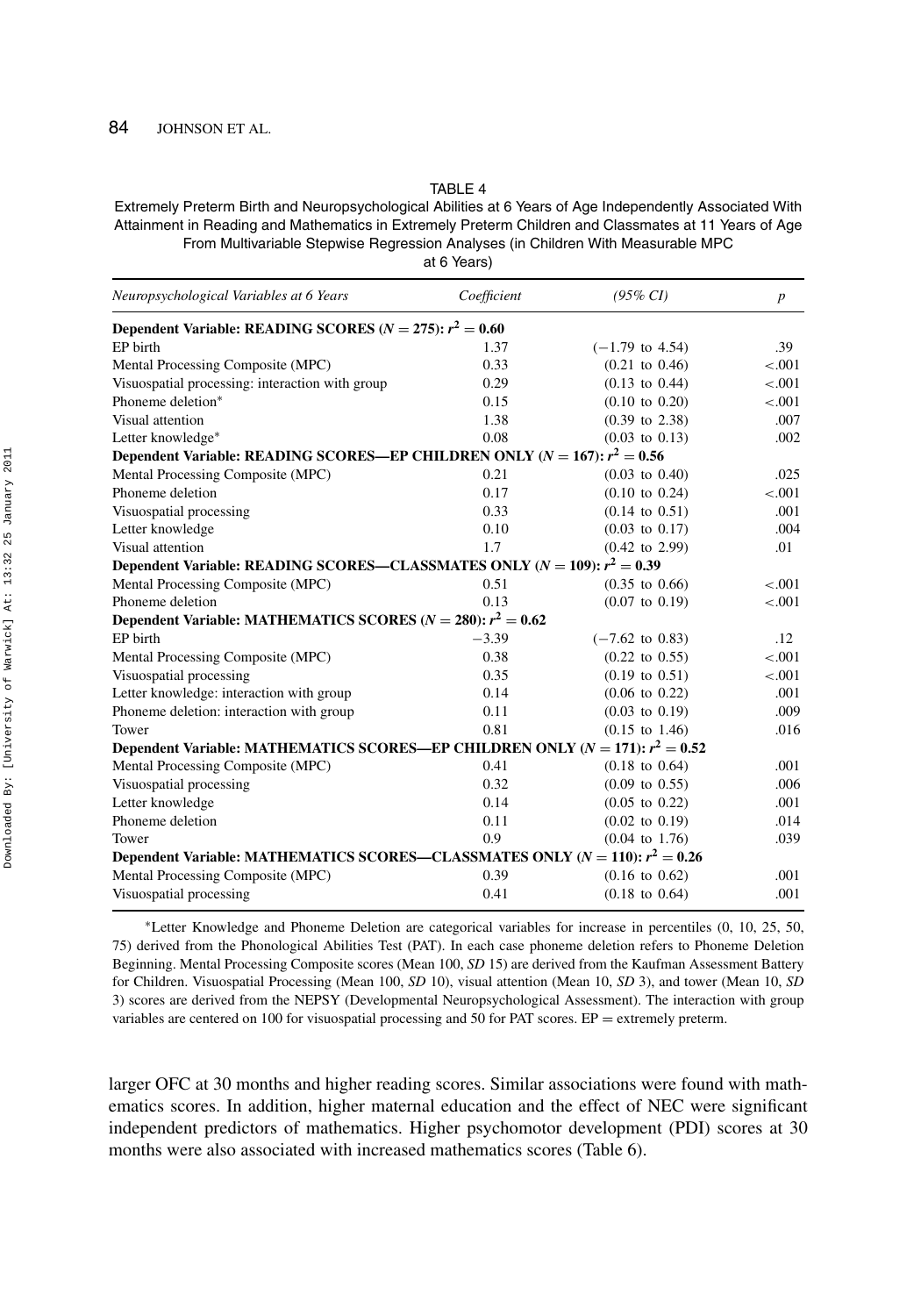| 1<br>l<br>ı       |
|-------------------|
| ֘֒<br>í           |
| t<br>ì<br>l       |
| ı<br>l<br>I.<br>ì |
| !                 |
| ֚֕֕֡              |
| ֠<br>l            |
| l<br>۱<br>ı       |
| i<br>֘֒           |
| I                 |

| i<br>)<br>D<br>ļ<br>ì<br>C<br>C<br>L<br>)<br>]<br>l<br>ĭ<br>I<br>l<br>.<br>!<br>isan<br> <br> <br> <br> <br> <br>ミく<br>1<br>ţ<br>İ<br>֚֡֕ |
|-------------------------------------------------------------------------------------------------------------------------------------------|
|-------------------------------------------------------------------------------------------------------------------------------------------|

|                       | (Continued                |                  |                  |                 |                             |                                                     |                   |                  |                             |                |                  |                                                                   |
|-----------------------|---------------------------|------------------|------------------|-----------------|-----------------------------|-----------------------------------------------------|-------------------|------------------|-----------------------------|----------------|------------------|-------------------------------------------------------------------|
| ຣຸ                    | $(1.06 \text{ to } 1.25)$ | $\frac{5}{1}$    | 165              | $\frac{1}{2}$   | $(-1.74 \text{ to } -0.67$  | $-1.2$                                              | 164               | $\frac{5}{2}$    | $(-1.91 to -0.81)$          | $-1.36$        | $\overline{5}$   | Duration of NICU admission (per week)                             |
|                       | $(0.23 \text{ to } 1.30)$ | 0.55             | 213              | 607             | $(2.99 \text{ to } 18.98)$  | 0.99                                                | 213               | $\overline{5}$   | $(5.79 \text{ to } 21.16)$  | 13.48          | $\frac{10}{21}$  | Any breast milk given                                             |
| $^{039}$              | $(1.01 \text{ to } 1.23)$ | Ξ                |                  | $\approx$       | $-2.19$ to $-0.49$          | $-1.34$                                             |                   | $\ddot{=}$       | $-2.72$ to $-1.07$          | $-1.90$        | 208              | Postnatal steroids (per week) for CLD                             |
| 58.                   | $(0.64 \text{ to } 2.21)$ | $\frac{1}{2}$    |                  | $\overline{12}$ | $(-11.31$ to $1.27$         | $-5.02$                                             | 214               | $\overline{013}$ | $-13.91$ to $-1.67$         | $-7.79$        | $\overline{z}$   | Any postnatal steroids for CLD                                    |
| .085                  |                           |                  | 205              | 002             | $-43.14$ to $-9.74$         | $-26.44$                                            | 205               | $\overline{a}$   | $-37.81$ to $-5.12$         | $-21.46$       | 205              | Necrotizing Enterocolitis (NEC)                                   |
| $-005$                | $(1.48 \text{ to } 9.40)$ | 3.73             | 214              | $\ddot{6}$      | $-21.42$ to $-6.61$         | $-14.01$                                            | 214               | $\ddot{=}$       | $-21.65$ to $-7.16$         | $-14.41$       | $\overline{z}$   | Abnormal last cranial ultrasound scan                             |
| $\overline{18}$       | $(0.97 \text{ to } 1.14)$ | 1.06             | 214              | $\ddot{6}$      | $(-2.05 \text{ to } -0.44)$ |                                                     | 214               | 615              | $-1.76$ to $-0.19$          | $-0.98$        | $\overline{21}$  | CRIB score (per point)                                            |
| 29                    | $(0.73 \text{ to } 2.89)$ | 1.46             | 205              | .045            | $-13.47$ to $-0.17$         | $-6.82$<br>$-1.24$                                  | 205               | $\overline{12}$  | $(-11.95 \text{ to } 1.33)$ | $-5.31$        | 202              | Admission temperature <35°C                                       |
| Š                     | (0.50 to 4.14)            | $\overline{14}$  | $\overline{211}$ | $\overline{5}$  | $-10.12$ to $11.38$         | 0.63                                                |                   | $\mathcal{S}$    | $(-9.76 \text{ to } 11.16)$ | $0.7\,$        | 208              | Fetal heart rate > 100 bpm @ 5mins                                |
| $\ddot{=}$            | $(0.33 \text{ to } 1.24)$ | 0.64             | 213              |                 | $(-1.31$ to $12.53$         | 5.61                                                | $\frac{21}{211}$  | 08               | $(-0.74 \text{ to } 12.83)$ | 6.05           | 209              | Chorioannionitis (suspected or proven)                            |
| $\mathcal{S}$         | $(0.57 \text{ to } 2.03)$ | 1.08             | 214              | 42              | $(-9.16 \text{ to } 3.83)$  | $-2.66$                                             | $\frac{21}{214}$  | $\ddot{.}$       | $(-9.66 \text{ to } 2.96)$  | $-3.35$        | $\overline{z}$   | Preterm premature rupture of membranes<br>Vaginal Breech delivery |
| S                     | $(0.36 \text{ to } 1.24)$ | 0.67             | 213              | 26              | $(-2.76 \text{ to } 10.12)$ |                                                     |                   |                  | $(-0.68 \text{ to } 11.88)$ | 5.60           | 209              |                                                                   |
| $\ddot{\mathcal{E}}$  | $(0.32 \text{ to } 1.42)$ | 0.68             | 213              | 034             | $(0.59 \text{ to } 15.08)$  | 7.83<br>3.68                                        | 214               | $\overline{18}$  | $(-2.30 \text{ to } 12.0)$  | 4.85           | $\overline{2}$   | Any antenatal steroids                                            |
| $\overline{2}$        | $(1.07 \text{ to } 2.22)$ | 1.54             | 203              | $\frac{1}{2}$   | $-11.89$ to $-4.95$         | $-8.42$                                             | 204               | $\epsilon$       | $-9.44$ to $-2.55$          | $-5.99$        | $\overline{201}$ | SES (at 30 months) <sup>\$</sup>                                  |
| $\tilde{\mathcal{L}}$ | $(0.39 \text{ to } 1.29)$ | $\overline{.71}$ | $\frac{210}{2}$  | 5               | $(4.21 \text{ to } 16.22)$  |                                                     |                   | $\frac{50}{2}$   | $(2.48 \text{ to } 14.18)$  | 8.33           | 208              | Maternal education post-16 years                                  |
|                       | $(0.63 \text{ to } 1.65)$ | 1.02             | 213              | $\ddot{6}$      | $(-3.74 \text{ to } 6.07)$  |                                                     | $\frac{213}{211}$ |                  | $(-2.61 \text{ to } 6.94)$  |                | 210              | Maternal age (per 10 years)                                       |
| $\frac{8}{3}$         | (0.37 to 1.60)            | 0.77             | 214              | 90.             | $-0.41$ to 14.27            |                                                     | 214               | $\ddot{5}$       | $-1.45$ to 12.99            | $5.77$<br>2.16 | $\overline{21}$  | White maternal ethnic origin                                      |
| 73                    | $(0.76 \text{ to } 1.49)$ | 0.06             | $\overline{141}$ | 92              | $(-3.14 \text{ to } 3.47)$  | $\frac{44}{3.66}$<br>3.94 0.17<br>6.93 1.17<br>1.10 | $\overline{11}$   | .72              | $(-3.75 \text{ to } 2.60)$  | $-0.57$        | 139              | OFC SDS at birth                                                  |
| $^{34}$               | $(0.48 \text{ to } 0.97)$ | 0.68             | 212              | $\overline{3}$  | $(0.37 \text{ to } 7.50)$   |                                                     | 212               | $\overline{15}$  | $(-0.96 \text{ to } 6.05)$  | $3.56$<br>2.54 | 210              | Birthweight SDS                                                   |
| $\ddot{4}$            | $(0.59 \text{ to } 1.25)$ | <b>1.86</b>      |                  |                 | $(-0.15 \text{ to } 7.48)$  |                                                     | 215               | 5                | $(-0.30 \text{ to } 7.42)$  |                | 212              | Gestational age (per week)                                        |
| ξ                     | $1.52$ to $4.83$          | 2.71             |                  |                 | $-10.02$ to $1.22$          |                                                     |                   |                  | $-12.46$ to $-1.55$         | 00.7           |                  | Male                                                              |
| ρ                     | (95% C)                   | $\infty$         | $\binom{n}{k}$   | p               | (95% CI)                    | $\emph{Coefficient}$                                | $\binom{n}{k}$    | p                | $(95\% \; Cl)$              | Coefficient    | $\binom{n}{k}$   | Neonatal Variables                                                |
|                       | <b>SEN</b> Provision      |                  |                  |                 | Mathematics Scores          |                                                     |                   |                  | Reading Scores              |                |                  |                                                                   |
|                       |                           |                  |                  |                 |                             |                                                     |                   |                  |                             |                |                  |                                                                   |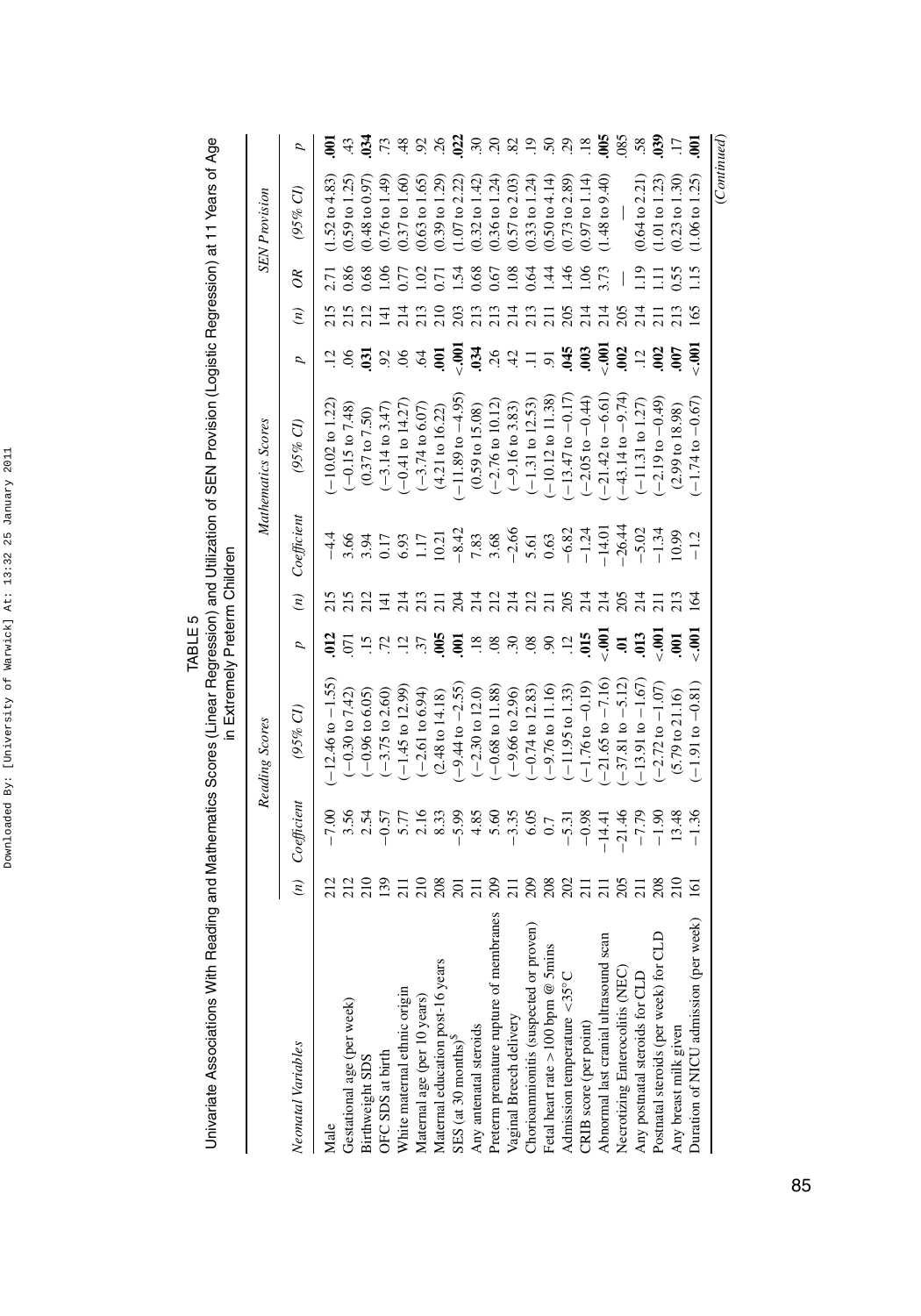| ļ                                                 |
|---------------------------------------------------|
| í<br>I<br>I                                       |
| t<br>l<br>Ĺ                                       |
| I<br>ı<br>ì                                       |
| i<br>ï                                            |
| í                                                 |
| ۱<br>ï                                            |
| l<br>֚<br>I<br>l<br>l<br>$\overline{\phantom{a}}$ |
| l<br>$\mathbf{I}$                                 |
| ı<br>I                                            |

|                        |                      |                     |                      | $-0.001$                  | .001                      | .002                                      | $\ddot{0}$                                         | LPO.                        |                                  | $\frac{8}{2}$                    |     |                  |  |
|------------------------|----------------------|---------------------|----------------------|---------------------------|---------------------------|-------------------------------------------|----------------------------------------------------|-----------------------------|----------------------------------|----------------------------------|-----|------------------|--|
|                        | <b>SEN</b> Provision | $p$ (n) OR (95% CI) |                      | $(0.90 \text{ to } 0.96)$ | $(0.89 \text{ to } 0.95)$ | $(2.07 \text{ to } 24.73)$                | $(2.63 \text{ to } 7.44)$                          | $(0.45$ to $0.72)$          | $(1.01 \text{ to } 2.20)$        | $(0.95 \text{ to } 2.28)$        |     |                  |  |
|                        |                      |                     |                      | 190 0.93                  | 0.92                      | 7.16                                      | 4.42                                               | 0.57                        | $\frac{49}{5}$                   | 1.48                             |     |                  |  |
|                        |                      |                     |                      |                           | 186                       | $\overline{0}$                            | 209                                                | 207                         | 203                              | 203                              |     |                  |  |
|                        |                      |                     |                      | $\sim 000$                | $-001$                    | $-0.001$                                  | $-001$                                             | $\frac{100}{2}$             | 074                              | .064                             |     |                  |  |
|                        | Mathematics Scores   | $(95%$ CI)          |                      | $(0.57 \text{ to } 0.92)$ | $(0.42 \text{ to } 0.74)$ | $(-28.90 \text{ to } -13.42)$             | $(-17.07 \text{ to } -10.86)$                      | $(4.71\,\mathrm{to}\,8.18)$ | $-7.10$ to 0.34)                 | $-8.05$ to 0.24)                 |     |                  |  |
|                        |                      | p (n) Coefficient   |                      | 0.75                      | 0.58                      | $-21.16$                                  | $-13.96$                                           | 6.45                        | $-3.38$                          | $-3.91$                          |     |                  |  |
| (Continued)<br>TABLE 5 |                      |                     |                      |                           |                           |                                           | $\frac{10}{2}$                                     | 208                         |                                  | 204                              |     |                  |  |
|                        |                      |                     |                      | $-0.001$ 192              | $\ddot{5}$                | $-0.001$                                  | $-0.001$                                           | $\ddot{=}$                  |                                  |                                  |     |                  |  |
|                        | Reading Scores       | (95% CI)            |                      | $(0.58 \text{ to } 0.90)$ | (0.35 to 0.65)            | $(-29.45$ to $-15.32)$                    | $(-18.12 \text{ to } -12.32)$                      | $(4.37 \text{ to } 7.76)$   | $-7.41$ to $-0.17$ )             | $(-7.13 \text{ to } 0.85)$       |     |                  |  |
|                        |                      | (n) Coefficient     |                      | 0.74                      | 0.50                      | $-22.39$                                  | 15.22                                              | 6.06                        | $-3.79$                          | $-3.14$                          |     |                  |  |
|                        |                      |                     |                      |                           |                           | $\frac{190}{2}$                           | 186                                                | $\frac{8}{1}$               | 207                              | 206                              | 201 | $\overline{201}$ |  |
|                        |                      | Neonatal Variables  | Outcome at 30 months | BSID-II MDI score         | BSID-II PDI score         | Serious cognitive impairment <sup>7</sup> | Functional disability (per category) <sup>27</sup> | OFC SDS at 30 months        | Internalizing behavior problems* | Externalizing behavior problems* |     |                  |  |

Development 2nd Edition, Mental Development Index score <-2 SD (scores <70). ##Functional disability per category is for none, other, severe. \*Assessed with Child Behavior NEC is necrotising enterocolitis requiring surgery or drainage. CRIB: Clinical Risk Index for Babies; NICU: Neonatal Intensive Care Unit; SDS: Standard Deviation Score. CLD: Chronic Lung Disease. Birthweight and occipitofrontal circumference (OFC) SD Score calculated using Child Growth Foundation standards (Cole, Freeman, & Prece, 1998) for age and sex. <sup>\$</sup>socioeconomic status (SES) was classified into 3 categories at 30 months corresponding to non-manual, manual, unemployed. <sup>5</sup>at 30 months Bayley Scales of Infant Checklist (CBCL). Regression for internalizing and externalizing problems are for 3 categories: none, borderline, clinically significant problems defined using published cutoffs.  $\#Q \lt\text{-2} 5D$  of classmates. Phonological Abilities Test (PAT) scores are percentile scores (0, 10, 25, 50, 75), p values in bold denote significance at .05 level. OR for NEC were not NEC is necrotising enterocolitis requiring surgery or drainage. CRIB: Clinical Risk Index for Babies; NICU: Neonatal Intensive Care Unit; SDS: Standard Deviation Score. CLD: Chronic Lung Disease. Birthweight and occipitofrontal circumference (OFC) *SD* Score calculated using Child Growth Foundation standards (Cole, Freeman, & Preece, 1998) for age and sex. \$socioeconomic status (SES) was classified into 3 categories at 30 months corresponding to non-manual, manual, unemployed. ‡at 30 months Bayley Scales of Infant Development 2nd Edition, Mental Development Index score *<*–2 *SD* (scores *<*70). ‡‡Functional disability per category is for none, other, severe. ∗Assessed with Child Behavior Checklist (CBCL). Regression for internalizing and externalizing problems are for 3 categories: none, borderline, clinically significant problems defined using published cutoffs. #IQ *<*–2 *SD* of classmates. Phonological Abilities Test (PAT) scores are percentile scores (0, 10, 25, 50, 75). *p* values in bold denote significance at .05 level. OR for NEC were not applicable as all 6 children with NEC had special educational needs (SEN) provision at 11 years. applicable as all 6 children with NEC had special educational needs (SEN) provision at 11 years.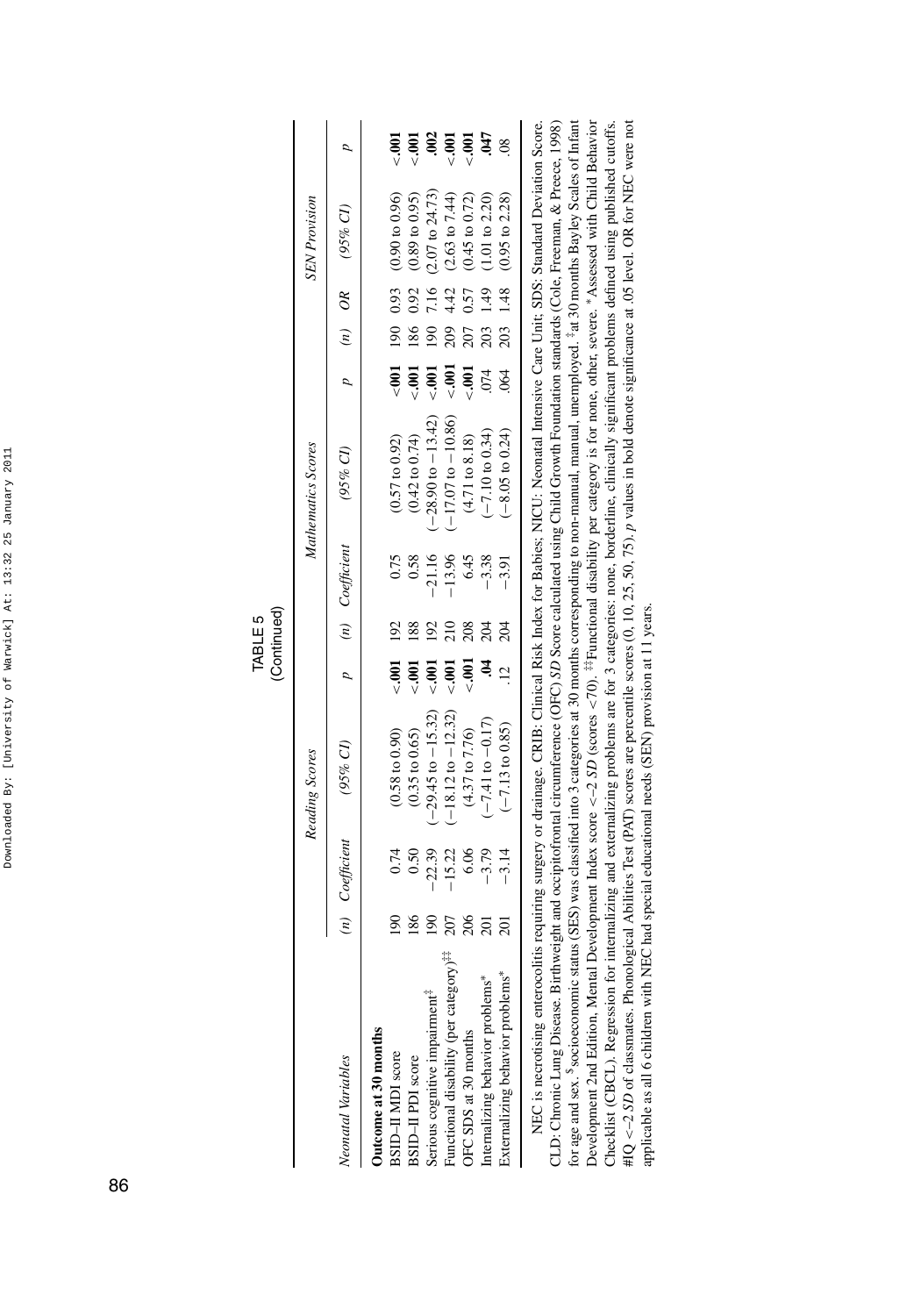| L<br>□<br>Œ |  |
|-------------|--|
|-------------|--|

Factors Independently Associated With Reading Scores and Mathematics Scores in Extremely Preterm Children at 11 Years of Age in Stepwise Multivariate Regression, and With SEN Provision in Multivariate Logistic Regression.

| Variable                                                            | Coefficient | $(95\% \ CI)$              | $\boldsymbol{p}$ |
|---------------------------------------------------------------------|-------------|----------------------------|------------------|
| <b>Reading Scores</b>                                               |             |                            |                  |
| Step 1: Neonatal: $(N = 193) r^2 = 0.29$                            |             |                            |                  |
| Gestational age (per week)                                          | 3.9         | $(0.2 \text{ to } 7.6)$    | .037             |
| Abnormal last cerebral ultrasound                                   | $-12.5$     | $(-19.0 \text{ to } -5.9)$ | $-.001$          |
| NEC                                                                 | $-18.0$     | $(-32.7to - 3.4)$          | .016             |
| Postnatal steroids (per week)                                       | $-1.5$      | $(-2.4 \text{ to } -068)$  | .001             |
| Any breast milk received                                            | 12.6        | $(5.3 \text{ to } 19.9)$   | .001             |
| Male                                                                | $-7.2$      | $(-12.1 \text{ to } -2.3)$ | .004             |
| <b>SES</b>                                                          | $-4.8$      | $(-7.9 \text{ to } -1.7)$  | .003             |
| Vaginal breech delivery                                             | $-8.7$      | $(-14.4 \text{ to } -3.1)$ | .002             |
| Step 2: Neonatal & outcome at 30 months: $(N = 181) r2 = 0.31$      |             |                            |                  |
| BSID–II MDI                                                         | 0.6         | $(0.5 \text{ to } 0.8)$    | $-.001$          |
| OFC SDS at 30 months                                                | 2.7         | $(1.0 \text{ to } 4.4)$    | .002             |
| Any breast milk received                                            | 7.3         | $(1.3 \text{ to } 13.3)$   | .018             |
| Premature rupture of membranes                                      | 6.2         | 1.6 to $10.9$ )            | .009             |
| SES                                                                 | $-3.7$      | $(-6.3 \text{ to } -1.0)$  | .007             |
| <b>Mathematics Scores</b>                                           |             |                            |                  |
| Step 1: Neonatal: $(N = 149) r^2 = 0.25$                            |             |                            |                  |
| Abnormal last cerebral ultrasound                                   | $-10.7$     | $(-18.6 \text{ to } -2.8)$ | .008             |
| NEC                                                                 | $-24.2$     | $(-39.4 \text{ to } -9.1)$ | .002             |
| Vaginal breech delivery                                             | $-8.1$      | $(014.9 \text{ to } -1.3)$ | .02              |
| Maternal qualification post 16-years                                | 7.2         | $(0.4 \text{ to } 14.1)$   | .039             |
| Duration in NNU (per week)                                          | $-0.9$      | $(-1.4 \text{ to } -0.3)$  | .004             |
| SES                                                                 | $-5.0$      | $(-8.9 \text{ to } -1.1)$  | .012             |
| Step 2: Neonatal & outcome at 30 months: ( $N = 175$ ) $r^2 = 0.43$ |             |                            |                  |
| NEC                                                                 | $-18.3$     | $(-31.5 \text{ to } -5.1)$ | .007             |
| BSID–II MDI                                                         | 0.4         | $(0.2 \text{ to } 0.6)$    | $-.001$          |
| BSID–II PDI                                                         | 0.2         | $(0.0 \text{ to } 0.4)$    | .015             |
| OFC SDS at 30 months                                                | 3.9         | $(2.1 \text{ to } 5.6)$    | $-.001$          |
| <b>SES</b>                                                          | $-6.7$      | $(-9.5 \text{ to } -3.8)$  | $-.001$          |
| Variable                                                            | ΟR          | $(95\% \; CI)$             | $\boldsymbol{p}$ |
| <b>SEN Provision</b>                                                |             |                            |                  |
| Step 1: Neonatal: $(N = 165) r^2 = 0.14$                            |             |                            |                  |
| Abnormal last cerebral ultrasound                                   | 3.72        | $(1.16 \text{ to } 11.91)$ | .027             |
| Male                                                                | 3.08        | $(1.48 \text{ to } 6.40)$  | .003             |
| Duration in NNU (per week)                                          | 1.12        | $(1.03 \text{ to } 1.22)$  | .007             |
| Step 2: Neonatal & Outcome at 30 months: ( $N = 184$ ) $r^2 = 0.25$ |             |                            |                  |
| BSID-II MDI (per 10-point increase)                                 | 0.67        | $(0.45 \text{ to } 0.99)$  | .047             |
| BSID-II PDI (per 10-point increase)                                 | 0.50        | $(0.34 \text{ to } 0.73)$  | $-.001$          |
| OFC SDS at 30 months                                                | 0.55        | $(0.40 \text{ to } 0.75)$  | $-.001$          |

NEC is necrotising enterocolitis requiring surgery or drainage. OFC SDS: occipitofrontal circumference Standard Deviation Score using Child Growth Foundation standards for age and sex. Socioeconomic status (SES) was classified into 3 categories at 30 months corresponding to non-manual, manual, unemployed. Association is for each change in SES category from non-manual to manual to unemployed. BSID–II MDI: Bayley Scales of Infant Development 2nd Edition, Mental Development Index score (Mean 100, *SD* 15). NNU: Neonatal Unit. Duration of stay in NNU (i.e., from birth to discharge home) was poorly recorded and there is much missing data.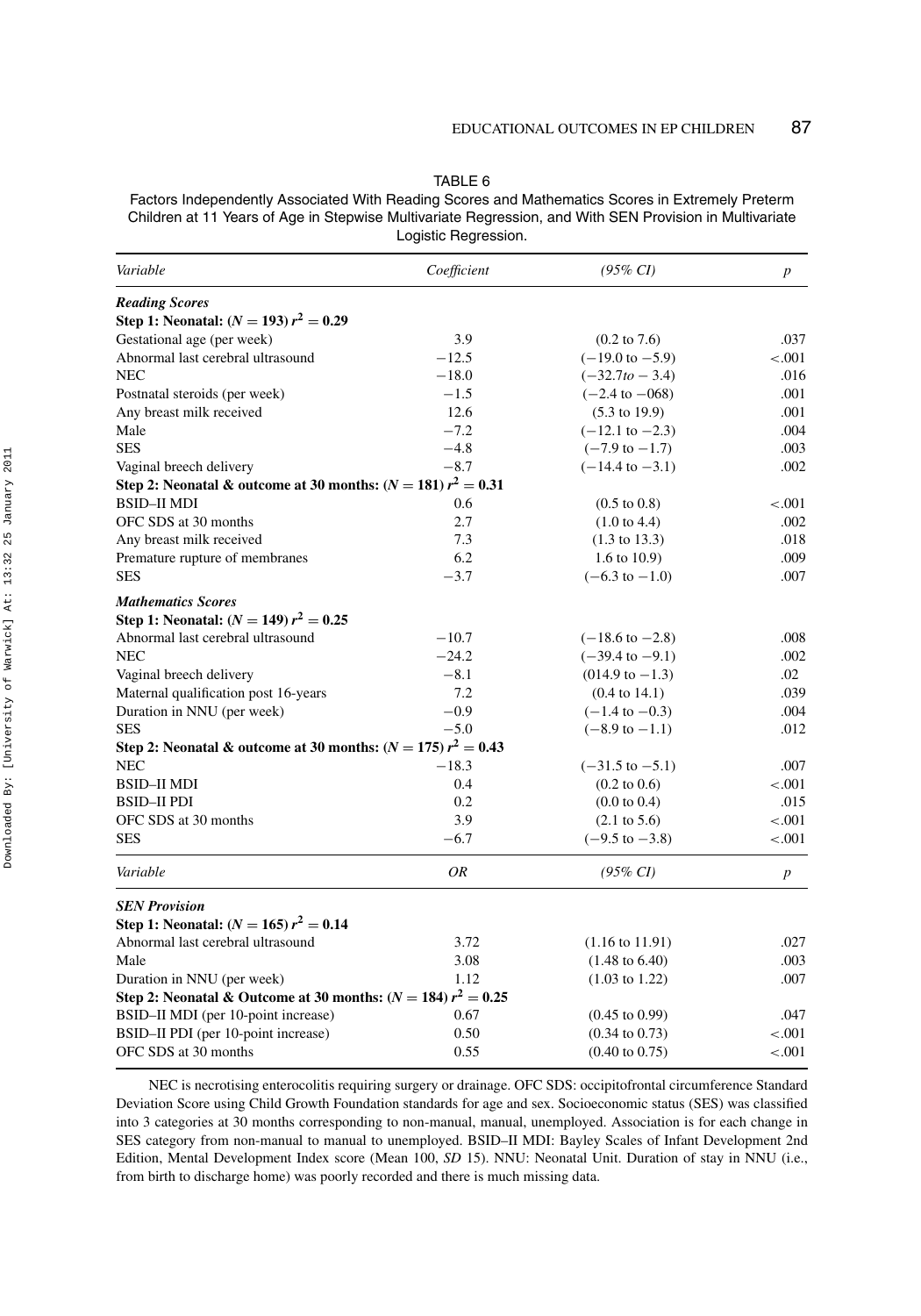88 JOHNSON ET AL.

Multivariate logistic regression models of utilization of SEN provision were relatively less predictive with up to 25% of the pseudo variance accounted for at 30 months corrected age. Neonatally, male sex, abnormal cerebral ultrasound, and longer neonatal intensive care unit (NICU) admission were associated with increased risk for SEN. Neonatal variables were no longer significant once 30 month function was considered. Only BSID–II scores and smaller OFC were significant independent predictors of the need for SEN provision (Table 6).

#### **DISCUSSION**

#### Educational Outcomes in Children Born EP

The results of this large population-based study indicate a profound effect of EP birth on educational outcomes in middle childhood. Children born EP were rated by their teachers as having significantly poorer attainment than their term peers across all school subjects with half of the children assessed as having attainment below the national average. EP birth was associated with odd ratios up to 59 for learning difficulties and a markedly greater reliance on SEN provision. Academic deficits were significantly increased even among those who were free of neurocognitive impairment.

These results mirror the findings of previous studies in which poorer academic attainment has been reported on both standardized tests (Anderson & Doyle, 2003; Johnson et al., 2003; Litt et al., 2005; Saigal et al., 2003; Saigal, Szatmari, Rosembaum, Campbell, & King, 1991; Stjernqvist & Svenningsen, 1999; Taylor, Klein, Minich, et al., 2000) and teacher-based assessments (Anderson & Doyle, 2003; Bowen et al., 2002; Wolke et al., 2008) in VLBW*/*ELBW children. The rates of impairment and observed effect sizes are larger than typically reported in VP*/*VLBW samples (Aarnoudse-Moens, Weisglas-Kuperus, van Goudoever, & Oosterlan, 2009) but were anticipated given the GA-related gradient in outcomes (Johnson, 2007; Klebanov et al., 1994; Saigal et al., 2000; Schneider et al., 2004; Wolke et al., 2001). Further, impairment was classified using reference data obtained from classmates to account for the secular drift in scores over time (Flynn, 1999). This typically yields a higher prevalence of impairment (Johnson et al., 2008; Marlow et al., 2005) but reflects reality as children are judged against their peers with whom they must compete in the classroom. The prevalence of special school placements was lower than in other EP/ELBW cohorts (Davies, Corbett, McGurk, & Jerrett, 1994; Hack et al., 1994; Saigal et al., 2000) but reflects the UK policy for integration of children with complex SEN into mainstream education.

Commensurate with other studies, the largest effect of EP birth was observed on poor attainment in mathematics (Anderson & Doyle, 2003; Schneider et al., 2004; Taylor, Klein, Minich, et al., 2000). In contrast to reading, the group difference remained significant after adjustment for IQ as has been shown previously (Botting et al., 1998; Klebanov et al., 1994; Taylor et al., 2002) and, compared with term-born counterparts, the prevalence of impairment in mathematics remained significantly increased after exclusion of children with serious neurocognitive impairment. These results suggest that mathematics is a particular area of difficultly in children born EP.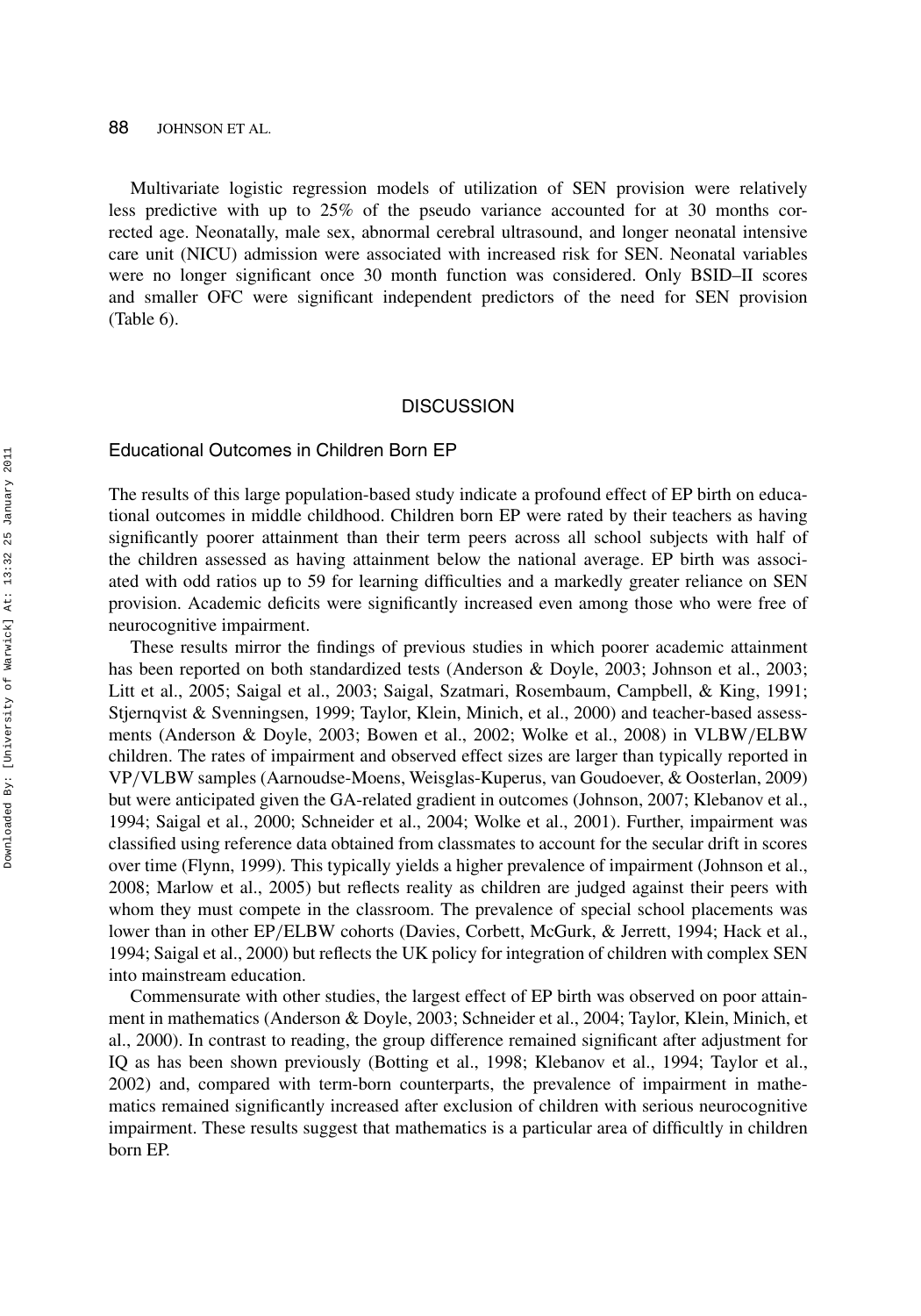# Neuropsychological Antecedents of Academic Attainment

As learning difficulties may be associated with deficits in visuomotor and executive functions, we examined the relative contribution of neuropsychological abilities at early school age to attainment in reading and mathematics at the end of primary schooling. The prediction from early to later school attainment was stronger in children born EP compared to classmates and a different pattern of antecedents was observed between groups suggestive of a different neuropsychological basis for academic difficulties in children born EP. Visuospatial processing was found to be a significant correlate of reading scores in the EP group only. Significant deficits in visuospatial processing associated with EP birth (Marlow et al., 2007; Taylor, Klein, Minich, et al., 2000) thus account for some of the learning difficulties observed. Furthermore, the high rate of mild visual impairments in this population (Johnson, Fawke, et al., 2009), such as problems with visual acuity or visual field restrictions (O'Connor & Fielder, 2007), may contribute to poor visuospatial processing among those who are otherwise free of neurocognitive disability (Bohm, Katz-Salamon, Smedler, Lagercrantz, & Forssberg, 2002); however, this requires further investigation.

Similarly, attainment in mathematics was associated with a different pattern of antecedents between EP and term children. Measures of letter knowledge, phoneme deletion (measures of phonological awareness), and the NEPSY Tower task (a non-verbal problem- solving task requiring planning, similar to the classic Tower of Hanoi or Tower of London tasks) accounted for additional variance in scores after adjustment for general cognitive ability in children born EP only. Specific deficits in phonological processing have been documented in VP*/*EP children (Wolke & Meyer, 1999; Wolke et al., 2008) and such difficulties have been associated with attainment in both reading and mathematics after adjustment for IQ in children born at term and preterm (Breslau, Paneth, & Lucia, 2004; Schatschneider, Fletcher, Francis, Carlson, & Foorman, 2004; Wocadlo & Rieger, 2007). The association between phonological abilities and mathematics found by Wocadlo and Rieger was largely accounted for by rapid naming (Wocadlo & Rieger, 2007) and others have identified a significant association between rapid naming and academic attainment in term children (Schatschneider et al., 2004; van der Sluis, de Jong, & van der Leij, 2007). Thus, the association with phonological abilities observed in this study may be indicative of the fundamental role of processing speed or a non-executive automatization deficit in the educational outcomes of children born EP (van der Sluis et al., 2007; Wocadlo & Rieger, 2007). Indeed, studies of typically developing children have documented significant associations between processing speed and academic outcomes (Berg, 2008; Bull & Johnston, 1997; Gathercole, Pickering, Knight, & Stegman, 2004; Schatschneider et al., 2004; St Clair-Thompson & Gathercole, 2006). Moreover, these processes have shown to be impaired in children born VP and could contribute to the learning difficulties observed in EP populations (Aarnoudse-Moens, Smidts, et al., 2009; Mulder, Pitchford, & Marlow, 2010; Taylor et al., 2002).

### Predicting Educational Outcomes in Children Born EP

Provision of long term support for children born EP has significant financial implications and we have recently shown that the costs associated with EP birth are greatest for educational provision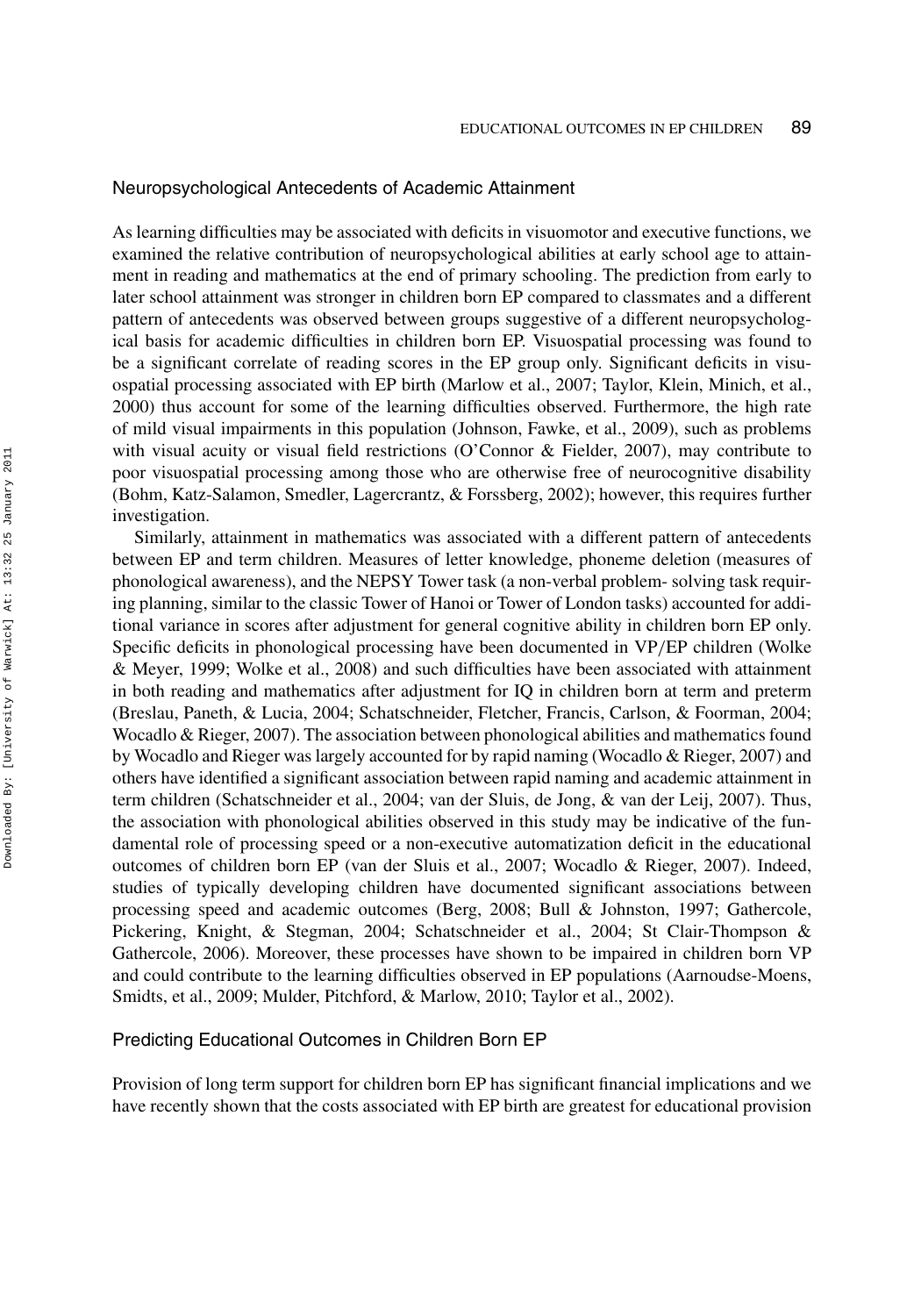compared with other health and social care services in middle childhood (Petrou, Abangma, Johnson, Wolke, & Marlow, 2009). The early identification of those at risk is thus crucial in instigating intervention and reducing the need for later remediation.

Indices of severe neonatal outcome, including longer NICU admission, postnatal steroids, NEC, and an abnormal cerebral ultrasound scan were independent predictors of lower scores in both reading and mathematics. Such factors have previously been shown to be associated with academic achievement in children born VLBW*/*VP (Botting et al., 1998; Taylor et al., 1998; Wocadlo & Rieger, 2007). NEC was a strong predictor of attainment accounting for up to a 24-point deficit in standardized scores. However, only six children had NEC requiring surgery or drainage, all of whom received SEN provision and had serious impairment in mathematics; five of these children also had impairment in reading. While this limited range may contribute to the strong association, it is evident that NEC is an important risk factor for later school failure. Having received any breast milk during NICU admission was a protective factor for reading scores. This association is complex as only a few children did not receive breast milk and it is impossible to determine whether this is a marker of neurological difficulties, parental aspiration, other proximal social factors, or an indication of the critical role of breast milk in neuronal development. A normal cerebral ultrasound scan and larger OFC at 30 months corrected age were both associated with higher reading and mathematics scores. This may reflect perinatal insults to the developing brain or the impact of EP birth on normal brain growth and development (Kapellou et al., 2006; Peterson et al., 2000, 2006).

By 30 months of age, delayed cognitive development (scores *<*–2 *SD*) was an independent predictor of all educational outcomes. In addition, impairment in motor development was also independently associated with mathematics and SEN provision. The predictive value of motor skills for later mathematics skills has previously been documented (Botting et al., 1998; Sullivan & McGrath, 2003). SES exerted a significant impact for almost all models with higher SES associated with higher reading and mathematics scores. The relationship between SES and academic achievement is well documented in both preterm and term populations (Schneider et al., 2004; Taylor, Klein, & Hack, 2000; Wolke & Meyer, 1999).

As expected, we found that the accuracy of prediction increased with age and more functional measures of ability. The influence of social and environmental factors over time was also increasingly captured with later assessments. To make a reasonable prediction of later academic attainment, knowledge of neonatal complications needs to be combined with early functional measures.

#### Strengths and Limitations

The strengths of this study lie in the collection of validated outcomes from birth for a whole GA-defined population of children born EP. Standardized outcome measures were used at each follow-up and longitudinal contemporary reference data were collected from term-born classmates. However, this study is not without its limitations. The prevalence of impairment is predicted to be underestimated by approximately 5% given the selective dropout of EP children at higher risk for disability (Johnson, Fawke, et al., 2009). However, despite selective dropout, prediction of academic attainment may not have been adversely affected (Wolke et al., 2009). In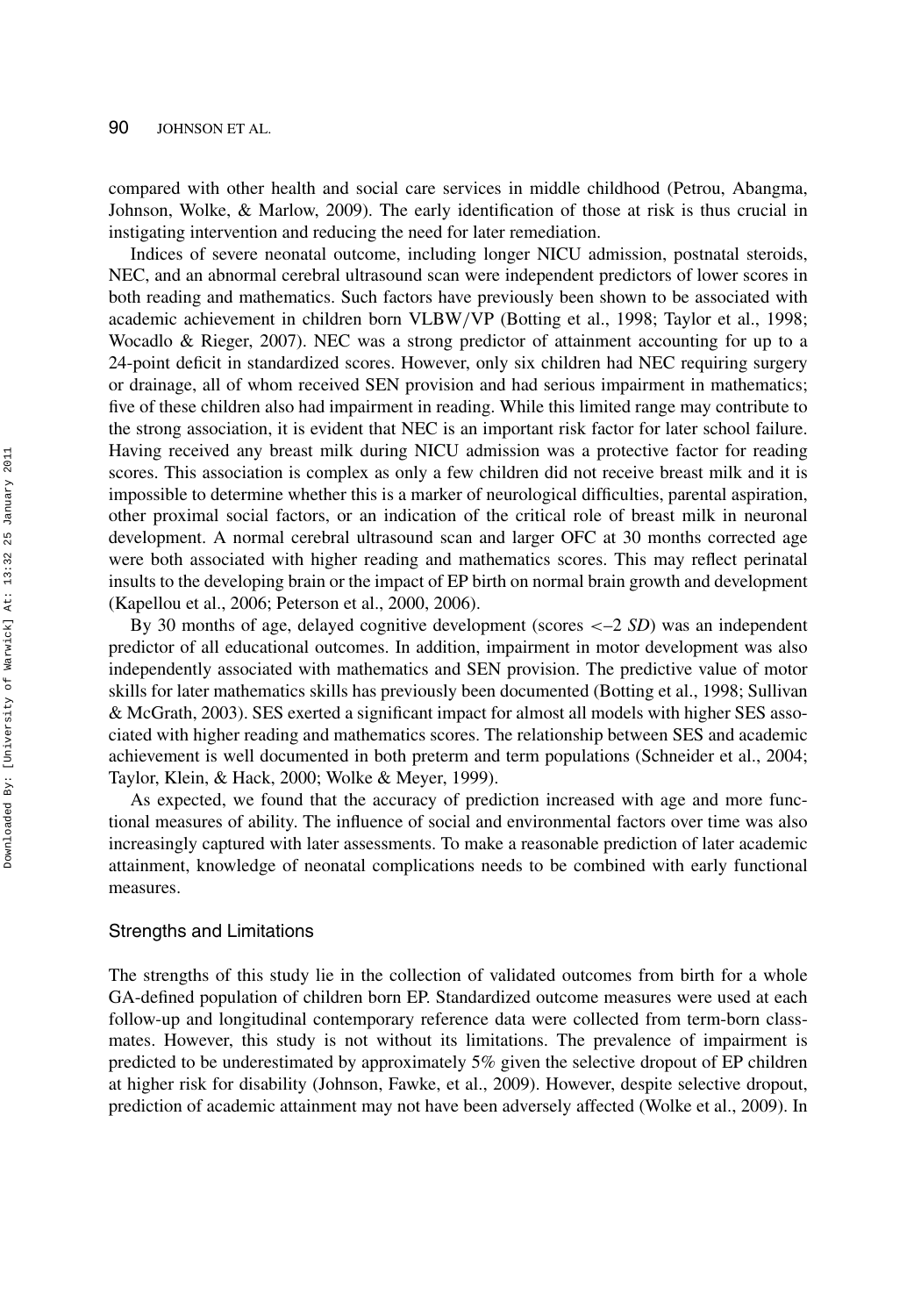addition, only one measure of educational attainment was administered and future studies would benefit from inclusion of a wider battery of academic assessments to further our understanding of the nature of learning difficulties in this population. It would also be advantageous to explore other educational outcomes in this population in more detail including self esteem and academic self concept, as these are also affected in children with VLBW (Rickards et al., 2001; Schneider et al., 2004).

The present study capitalized on longitudinal data collected as part of the EPICure study. However, the range of neuropsychological abilities assessed at school entry was limited. Associations between academic attainment and other executive functions, such as shifting, inhibition, and working memory, which were not examined in this study have also been found (Bull et al., 2008; Bull & Scerif, 2001; Litt et al., 2005; Mulder et al., 2009; St Clair-Thompson & Gathercole, 2006). Future studies that encompass a more comprehensive battery of neuropsychological assessments would be advantageous in exploring the origins of learning difficulties in this population. In addition, an examination of parenting factors may prove fruitful in this population. The impact of parenting and the home environment on executive functions and mathematical abilities has been demonstrated in both term (Assel et al., 2003; Melhuish et al., 2008) and preterm children (Breslau et al., 2009). Elucidation of factors underpinning school failure in this population has important implications for screening for those at risk for learning difficulties and for the development population-specific intervention strategies.

# **CONCLUSIONS**

EP birth has a profound effect on educational outcomes in middle childhood. This is manifest in poorer academic attainment, specific difficulties in mathematics, and a markedly higher reliance on SEN support. Neonatal complications (NEC, abnormal neonatal cerebral ultrasound) combined with functional assessment early in the preschool period (neurodevelopmental tests) allow some prediction of later academic attainment. IQ, visuospatial processing, executive functions, and phonological abilities at early school age were significantly associated with later academic abilities and thus may provide potential targets for the content of early intervention programs for this population. The implications are, firstly, in EP and full term children, deficits in these functions are early indicators for academic problems; secondly, they can be used for the early identification of those requiring special educational support. The results of this study thus emphasize the need for long term outcome monitoring for the early identification of EP children at risk for later school failure.

# **REFERENCES**

Aarnoudse-Moens, C. S. H., Smidts, D. P., Oosterlan, J., Duivenvoorden, H. J., & WeisglasKuperus, N. (2009). Executive function in very preterm children at early school age. *Journal of Abnormal Child Psychology*, *37*(7), 981–993.

Aarnoudse-Moens, C. S. H., Weisglas-Kuperus, N., van Goudoever, J. B., & Oosterlan, J. (2009). Meta-analysis of neurobehavioural outcomes in very preterm and*/*or very low birth weight children. *Pediatrics*, *124*(2), 717–728.

Achenbach, T. M., & Rescorla, L. A. (2000). *Manual for the ASEBA Preschool Forms and Profiles*. Burlington: University of Vermont.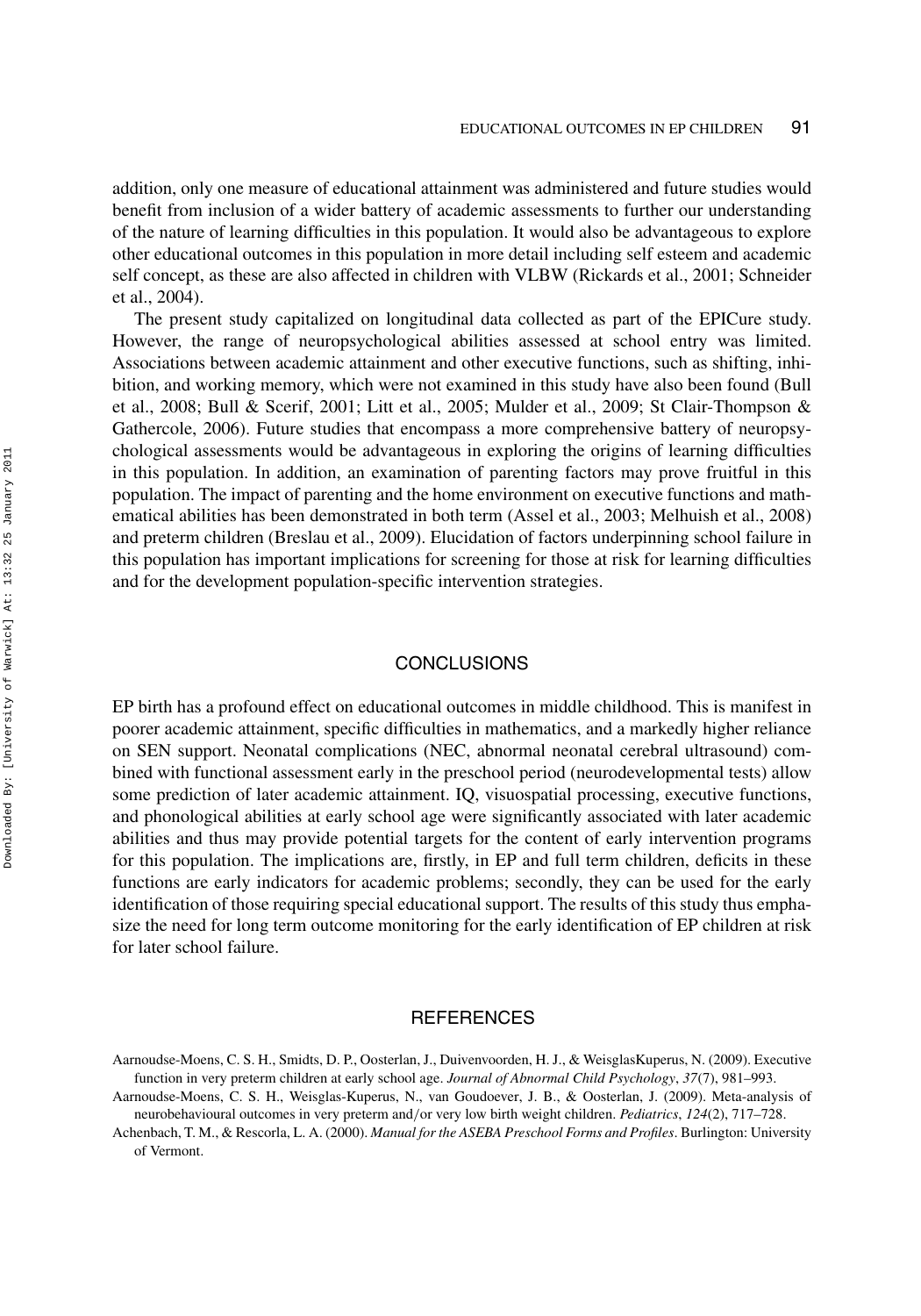- 92 JOHNSON ET AL.
- Anderson, P., & Doyle, L. W. (2003). Neurobehavioral outcomes of school-age children born extremely low birth weight or very preterm in the 1990s. *JAMA Journal of the American Medical Association*, *289*(24), 3264–3272.

Anderson, P. J., & Doyle, L. W. (2004). Executive functioning in school-aged children who were born very preterm or with extremely low birth weight in the 1990s. *Pediatrics*, *114*(1), 50–57.

- Assel, M. A., Landry, S. H., Swank, P., Smith, K. E., & Steelman, L. M. (2003). Precursors to mathematical skills: Examining the roles of visual-spatial skills, executive processes, and parenting factors. *Applied Developmental Science*, *7*(1), 27–38.
- Aylward, G. (2002). Cognitive and neuropsychological outcomes: More than IQ scores. *Mental Retardation and Developmental Disabilities Research Reviews*, *8*, 234–240.
- Aylward, G. (2005). Neurodevelopmental outcomes of infants born prematurely. *Developmental and Behavioral Pediatrics*, *26*(6), 427–440.
- Bayley, N. (1993). *Bayley Scales of Infant Development*, 2nd edition. San Antonio, TX: Psychological Corporation.
- Berg, D. H. (2008). Working memory and arithmetic calculation in children: The contributory roles of processing speed, short-term memory and reading. *Journal of Experimental Child Psychology*, *99*, 288–308.
- Bhutta, A., Cleves, M., Casey, P., Cradock, M., & Anand, K. (2002). Cognitive and behavioral outcomes of school-aged children who were born preterm. A meta-analysis. *Journal of the American Medical Association*, *288*(6), 728–737.
- Bohm, B., Katz-Salamon, M., Smedler, A. C., Lagercrantz, H., & Forssberg, H. (2002). Developmental risks and protective factors for influencing cognitive outcome at 5<sup>1</sup> / 2 years of age in very-low-birthweight children. *Developmental Medicine And Child Neurology*, *44*(8), 508–516.
- Bohm, B., Smedler, A. C., & Forssberg, H. (2004). Impulse control, working memory and other executive functions in preterm children when starting school. *Acta Paediatrica*, *93*, 1363–1371.
- Botting, N., Powls, A., Cooke, R., & Marlow, N. (1998). Cognitive and educational outcome of very-low-birthweight children in early adolescence. *Developmental Medicine and Child Neurology*, *40*, 652–660.
- Bowen, J., Gibson, F., & Hand, P. (2002). Educational outcome at 8 years for children who were born extremely prematurely: A controlled study. *Journal of Paediatrics & Child Health*, *38*, 438–444.
- Breslau, N., Paneth, N. S., & Lucia, V. C. (2004). The lingering academic deficits of low birth weight children. *Pediatrics*, *114*, 1035–1040.
- Buck, G. M., Msall, M. E., Schisterman, E. F., Lyon, N. R., & Rogers, B. T. (2000). Extreme prematurity and school outcomes. *Paediatric and Perinatal Epidemiology*, *14*, 324–331.
- Bull, R., Espy, K. A., & Wiebe, S. A. (2008). Short-term memory, working memory, and executive functioning in preschoolers: Longitudinal predictors of mathematical achievement at 7 years. *Developmental Neuropsychology*, *33*(3), 205–228.
- Bull, R., & Johnston, R. S. (1997). Children's arithmetical difficulties. Contributions from processing speed, item identification and short-term memory. *Journal of Experimental Child Psychology*, *65*, 1–24.
- Bull, R., & Scerif, G. (2001). Executive functioning as a predictor of children's mathematics ability: Inhibition, switching and working memory. *Developmental Neuropsychology*, *19*(3), 273–293.
- Cohen, J. (1992). A power primer. *Psychological Bulletin*, *112*(1), 155–159.
- Cole, T. J., Freeman, J. V., & Preece, M. A. (1998). British 1990 growth reference centiles for weight, height, body mass index and head circumference fitted by maximum penalized likelihood. *Statistics in Medicine, 17,* 407–429.
- Costeloe, K., Hennessy, E., Gibson, A., Marlow, N., & Wilkinson, A. (2000). The EPICure Study: Outcomes to discharge from hospital for infants born at the threshold of viability. *Pediatrics*, *106*(4), 659–671.
- Costeloe, K., Hennessy, E., Myles, J., & Draper, E. (2008). Survival and early morbidity of extremely preterm babies in England: Changes since 1995. *Archives of Disease in Childhood*, *93*, A33.
- Davies, I., Corbett, G., McGurk, H., & Jerrett, D. (1994). A developmental study of the acquisition of colour terms in Setswana. *Journal of Child Language*, *21*, 693–712.
- Davis, N. M., Ford, G. W., Anderson, P. J., & Doyle, L. W. (2007). Developmental coordination disorder at 8 years of age in a regional cohort of extremely low birthweight or very preterm infants. *Developmental Medicine and Child Neurology*, *49*(5), 325–330.
- Farooqi, A., Hagglof, B., Sedin, G., Gothefors, L., & Serenius, F. (2006). Chronic conditions, functional limitations, and special health care needs in 10- to 12-year-old children born at 23 to 25 weeks' gestation in the 1990s: A Swedish national prospective follow-up study. *Pediatrics*, *118*, 1466–1477.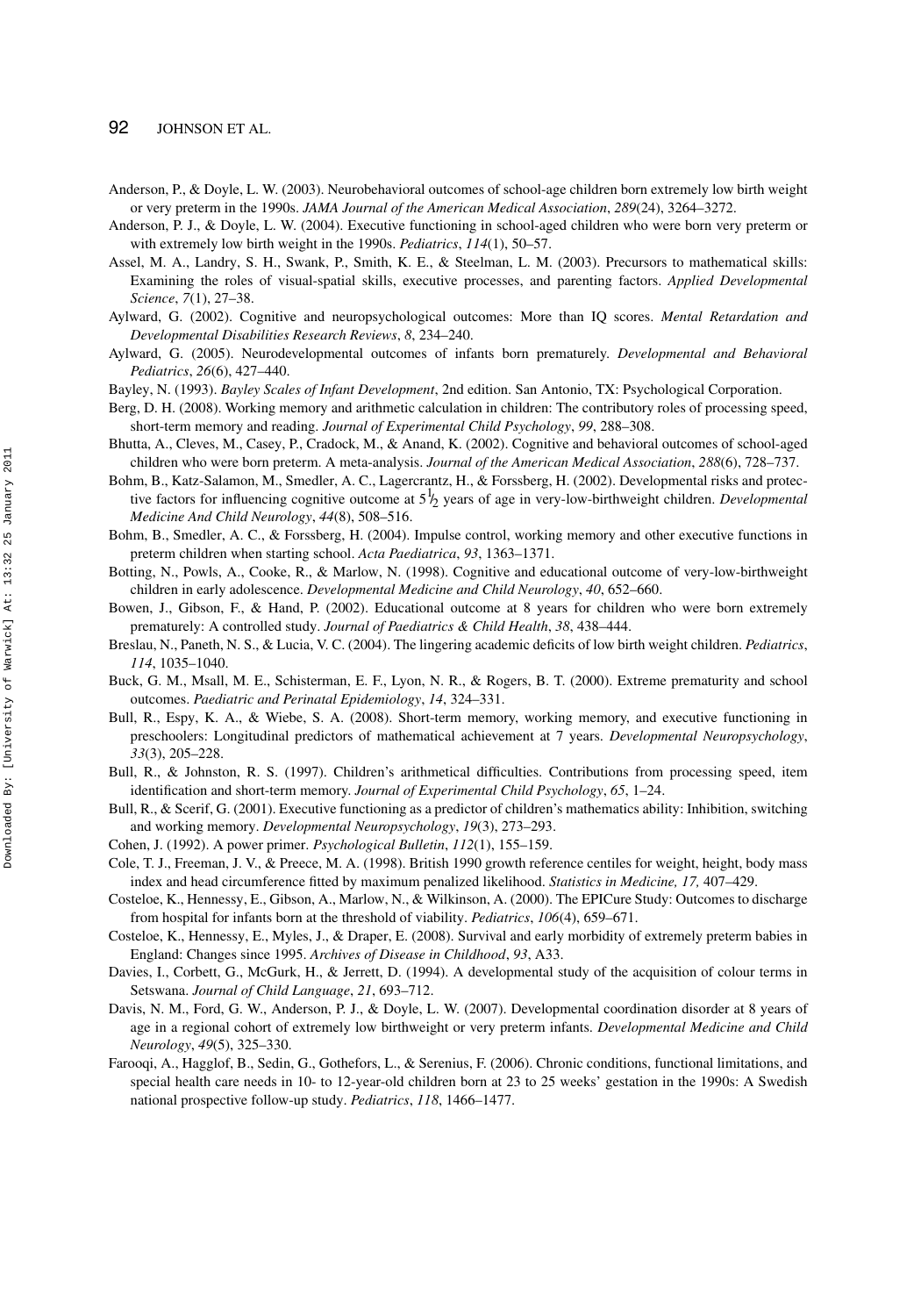- Farooqi, A., Hagglof, B., Sedin, G., Gothefors, L., & Serenius, F. (2007). Mental health and social competencies of 10 to 12-year-old children born at 23 to 25 weeks of gestation in the 1990s: A Swedish national prospective follow-up study. *Pediatrics*, *120*, 118–133.
- Fawke, J. (2007). Neurological outcomes following preterm birth. *Seminars in Fetal and Neonatal Medicine*, *12*, 374–382.
- Flynn, J. (1987). Massive IQ gains in 14 nations: What IQ tests really measure. *Psychological Bulletin*, *101*, 171–191.
- Flynn, J. (1999). Searching for justice: The discovery of IQ gains over time. *American Psychologist*, *54*, 5–20.
- Gathercole, S. E., Pickering, S. J., Knight, C., & Stegman, Z. (2004). Working memory skills and educational attainment: Evidence from National Curriculum assessments at 7 and 14 years of age. *Applied Cognitive Psychology*, *18*, 1–16.
- Goodman, R. (1997). The Strengths and Difficulties Questionnaire: A research note. *Journal of Child Psychology and Psychiatry*, *38*, 581–586.
- Goyen, T. A., & Lui, K. (2009). Developmental coordination disorder in "apparently normal" school children born extremely preterm. *Archives of Disease in Childhood*, *94*, 298–302.
- Grunau, R. E., Whitfield, M. F., & Davis, C. (2002). Pattern of learning disabilities in children with extremely low birth weight and broadly average intelligence. *Archives of Pediatric and Adolescent Medicine*, *156*(6), 615–620.
- Hack, M., Taylor, H. G., Drotar, D., Schluchter, M., Cartar, L., Andreias, L., et al. (2005). Chronic conditions, functional limitations, and special health care needs of school-aged children born with extremely low-birthweight in the 1990s. *Journal of the American Medical Association*, *294*, 318–325.
- Hack, M., Taylor, H. G., Klein, N., Eiben, R., Schatschneider, C., & Mercuri-Minich, N. (1994). School-age outcomes in children with birth weights under 750g. *New England Journal of Medicine*, *331*(12), 753–759.
- Hack, M., Taylor, H. G., Schlichter, M., Andreias, L., Drotar, D., & Klein, N. (2009). Behavioral outcomes of extremely low birth weight children at age 8 years. *Journal of Developmental and Behavioral Pediatrics*, *30*(2), 122–130.
- Hille, E., Ouden, A. D., Saigal, A., Wolke, D., Lambert, M., Whitaker, A., et al. (2001). Behavioural problems in children who weight 1000g or less at birth in four countries. *Lancet*, *357*, 1641–1643.
- Isaacs, E. B., Edmonds, C. J., Lucas, A., & Gadian, D. G. (2001). Calculation difficulties in children of very low birthweight. *Brain*, *124*, 1701–1707.
- Johnson, A., Bowler, U., Yudkin, P., Hockley, C., Wariyar, U., Gardner, F., et al. (2003). Health and school performance of teenagers born before 29 weeks gestation. *Archives of Disease in Childhood Fetal Neonatal Edition*, *88*, F190–F198.
- Johnson, S. (2007). Cognitive and behavioural outcomes following very preterm birth. *Seminars in Fetal & Neonatal Medicine*, *12*(5), 363–373.
- Johnson, S., Fawke, J., Hennessy, E., Rowell, V., Thomas, S., Wolke, D., et al. (2009). Neuro-developmental disability through 11 years in children born before 26 weeks of gestation: The EPICure Study. *Pediatrics*, *124*(2), e249–e257.
- Johnson, S., Hennessy, E., Smith, R., Trikic, R., Wolke, D., & Marlow, N. (2009). Academic attainment and special educational needs in extremely preterm children at 11 years. The EPICure Study. *Archives of Disease in Childhood Fetal and Neonatal Edition*, *94*, F283–F289.
- Johnson, S., Hollis, C., Hennessy, E., Kochhar, P., Wolke, D., & Marlow, N. (2010). Psychiatric disorders in extremely preterm children. Longitudinal finding at age 11 years in the EPICure Study. *Journal of the American Academy of Child and Adolescent Psychiatry*, *49*, 453–463.
- Johnson, S., Wolke, D., & Marlow, N. (2008). Outcome monitoring in preterm populations: Measures and methods. *Zeitschrift fur Psychologie/Journal of Psychology*, *216*, 135–146.
- Kapellou, O., Counsell, S. J., Kennea, N., Dyet, L., Saeed, N., Stark, J., et al. (2006). Abnormal cortical development after premature birth shown by altered allometric scaling of brain growth. *PLoS Medicine*, *3*(8), 1382–1390.
- Kaufman, A. S., & Kaufman, N. L. (1983). *Kaufman Assessment Battery for Children*. Circle Pines, MN: American Guidance Service, Inc.
- Klebanov, P. K., Brooks-Gunn, J., & McCormick, M. C. (1994). School achievement and failure in very low birth weight children. *Developmental and Behavioral Pediatrics*, *15*(4), 248–256.
- Korkman, M., Kirk, U., & Kemp, S. (1998). *NEPSY. A Developmental Neuropsychological Assessment*. San Antonio, TX: The Psychological Corporation.
- LevyShiff, R., Einat, G., Mogilner, M. B., Lerman, M., & Krikler, R. (1994). Biological and environmental correlates of developmental outcome or prematurely born infants in early adolescence. *Journal of Pediatric Psychology*, *19*(1), 63–78.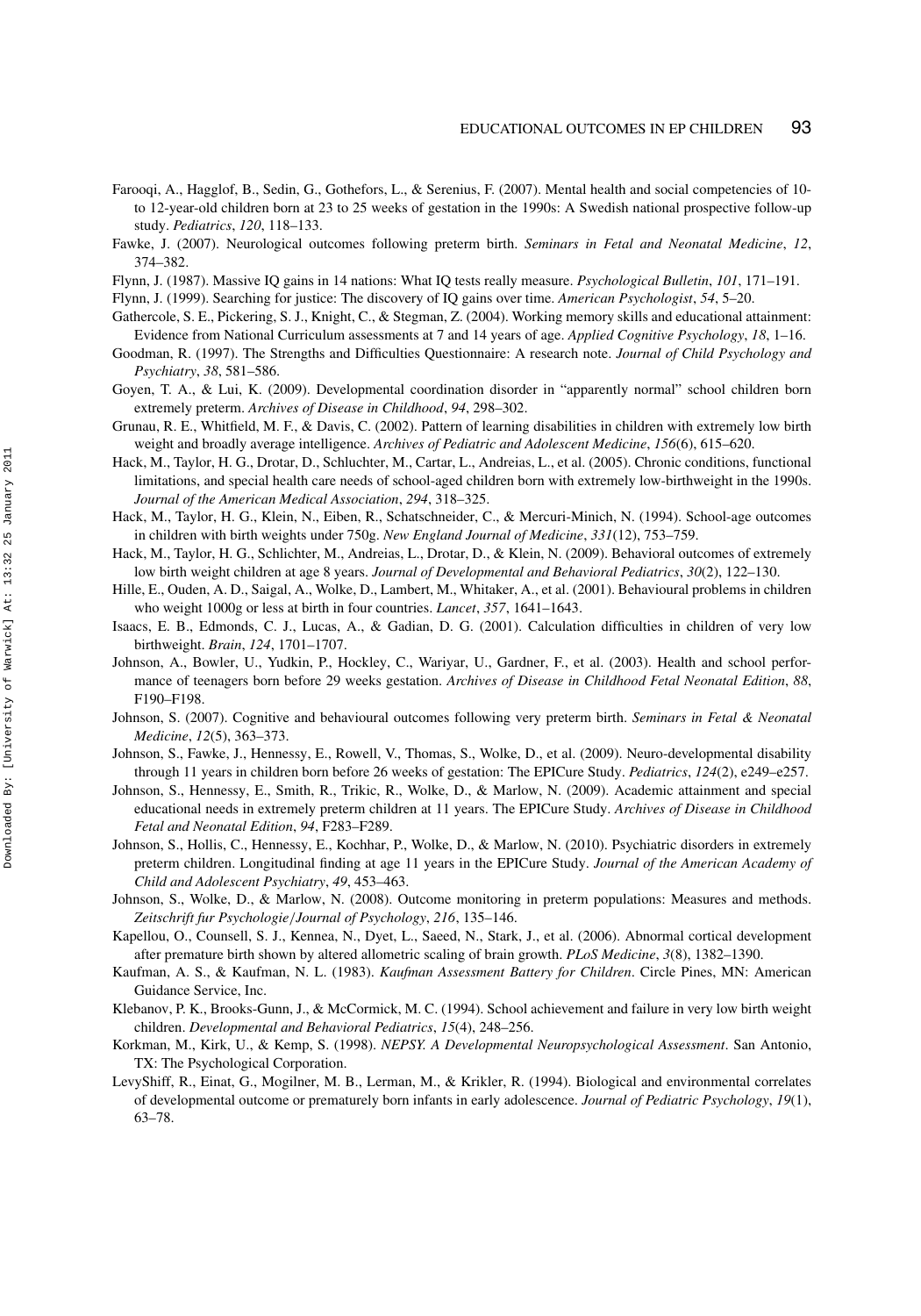- Litt, J., Taylor, H. G., Klein, N., & Hack, M. (2005). Learning disabilities in children with very low birthweight: Prevalence, neuropsychological correlates, and educational interventions. *Journal of Learning Disabilities*, *38*(2), 130–141.
- Marlow, N. (2005). Outcome following preterm birth. In J. M. Rennie (Ed.), *Roberton's textbook of neonatology* (4th ed.). Philadelphia: Elsevier Limited.
- Marlow, N., Hennessy, E., Bracewell, M., & Wolke, D. (2007). Motor and executive function at 6 years of age following extremely preterm birth. *Pediatrics*, *120*(4), 793–804.
- Marlow, N., Wolke, D., Bracewell, M. A., & Samara, M. (2005). Neurologic and developmental disability at six years of age after extremely preterm birth. *New England Journal Of Medicine*, *352*(1), 9–19.
- Melhuish, E. C., Sylva, K., Sammons, P., SirajBlatchford, I., Taggart, B., Phan, M. B., et al. (2008). Preschool influences on mathematics achievement. *Science*, *321*, 1161–1162.
- Mikkola, K., Ritari, N., Tommiska, V., Salokorpi, T., Lehtonen, L., Tammela, O., et al. (2005). Neurodevelopmental outcome at 5 years of age of a national cohort of extremely low birth weight infants who were born in 1996–1997. *Pediatrics*, *116*, 1391–1400.
- Mulder, H., Pitchford, N. J., Hagger, M. S., & Marlow, N. (2009). Development of executive function and attention in preterm children: A systematic review. *Developmental Neuropsychology*, *34*(4), 393–421.
- Mulder, H., Pitchford, N. J., & Marlow, N. (2010). Processing speed and working memory underlie academic attainment in very preterm children. *Archives of Disease in Childhood Fetal and Neonatal Edition*, *95*, F267–F272.
- Muter, V., Hulme, C., & Snowling, M. (1997). *Phonological Abilities Test (PAT)*. London: Psychological Testing Corporation.
- O'Connor, A. R., & Fielder, A. R. (2007). Visual outcomes and perinatal adversity. *Seminars in Fetal and Neonatal Medicine*, *12*(5), 408–414.
- Office for National Statistics. (2005). *The National Statistics Socio-Economic Classification user manual*. Basingstoke: Palgrave Macmillan.
- Peterson, B. S., Vohr, B., Staib, L. H., Cannistraci, C. J., Dolberg, A., Schneider, K. C., et al. (2000). Regional brain volume abnormalities and longterm cognitive outcome in preterm infants. *JAMA Journal of the American Medical Association*, *284*(15), 1939–1947.
- Peterson, J., Taylor, H. G., Minich, N., Klein, N., & Hack, M. (2006). Subnormal head circumference in very low birth weight children: Neonatal correlates and school-age consequences. *Early Human Development*, *82*(5), 325–334.
- Petrou, S., Abangma, G., Johnson, S., Wolke, D., & Marlow, N. (2009). Costs and health utilities associated with extreme preterm birth: Evidence from the EPICure Study. *Value in Health*, *12*, 1124–1134.
- Rickards, A. L., Kelly, E. A., Doyle, L. W., & Callanan, C. (2001). Cognition, academic progress, behavior and selfconcept at 14 years of very low birth weight children. *Journal of Developmental and Behavioral Pediatrics*, *22*, 11–18.
- Saigal, S., den Ouden, L., Wolke, D., Hoult, L., Paneth, N., Streiner, D. L., et al. (2003). Schoolage outcomes in children who were extremely low birth weight from four international population based cohorts. *Pediatrics*, *112*(4), 943–950.
- Saigal, S., Hoult, L., Streiner, D. L., Stoskopf, B. L., & Rosenbaum, P. (2000). School difficulties at adolescence in a regional cohort of children who were extremely low birth weight. *Pediatrics*, *105*, 325–331.
- Saigal, S., Szatmari, P., Rosembaum, P., Campbell, D., & King, S. (1991). Cognitive ability and school performance of extremely low birth weight children and matched term control children at age 8 years: A regional study. *The Journal of Pediatrics*, *118*(5), 751–760.
- Samara, M., Marlow, N., & Wolke, D. (2008). Pervasive behavior problems at 6 years of age in a total population sample of children born at *<*25 weeks of gestation. *Pediatrics*, *122*, 562–573.
- Schatschneider, C., Fletcher, J. M., Francis, D. J., Carlson, C. D., & Foorman, B. R. (2004). Kindergarten prediction of reading skills: A longitudinal comparative analysis. *Journal of Educational Psychology*, *96*, 471–491.
- Schneider, W., Wolke, D., Schlagmuller, M., & Meyer, R. (2004). Pathways to school achievement in very preterm and full term children. *European Journal of Psychology of Education*, *14*(4), 385–406.
- Son, S., & Meisels, S. (2006). The relationship of young children's motor skills to later reading and math achievement. *Merrill Palmer Quarterly*, *52*, 755–788.
- SPSS for Windows, Release. 17.0.1. 2008. Chicago: SPSS Inc.
- St Clair-Thompson, H. L., & Gathercole, S. E. (2006). Executive functions and achievements in school: Shifting, updating, inhibition, and working memory. *The Quarterly Journal of Experimental Psychology*, *59*(4), 745–759. StataCorp. 2007. *Stata statistical software: Release 10*. College Station, TX: StataCorp LP.